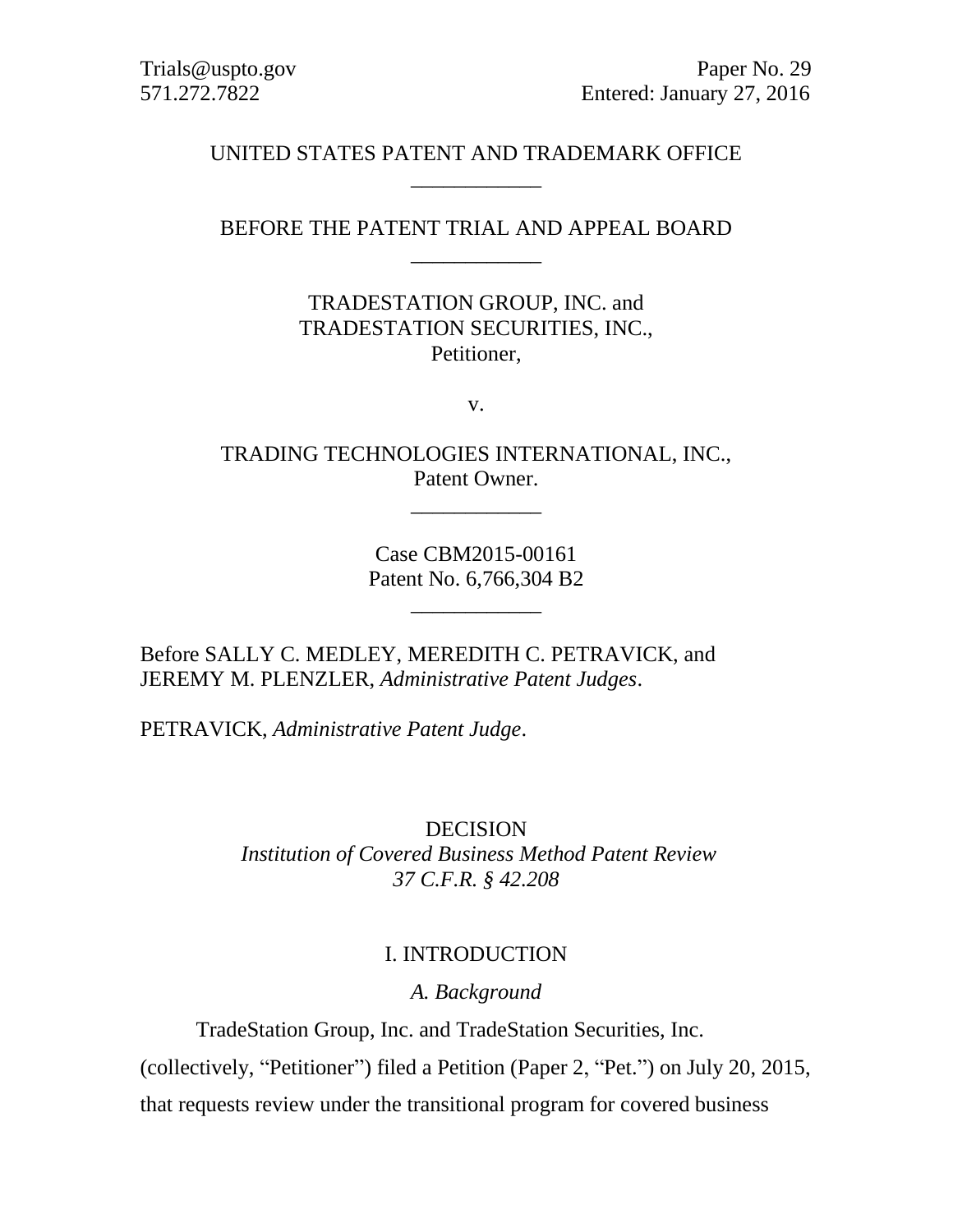$\overline{a}$ 

method patents of the  $AIA<sup>1</sup>$  of U.S. Patent No. 6,766,304 B2 (Ex. 1001, "the '304 patent"). Petitioner challenges the patentability of claims 1–40 ("the challenged claims") of the '304 patent under 35 U.S.C. § 101 and 35 U.S.C. § 112, first paragraph.<sup>2</sup> Trading Technologies International, Inc. ("Patent Owner") filed a Revised Preliminary Response on November 30, 2015. Paper 28 ("Prelim. Resp.").

We have jurisdiction under 35 U.S.C. § 324, which provides that a post-grant review may not be instituted "unless . . . the information presented in the petition . . . would demonstrate that it is more likely than not that at least 1 of the claims challenged in the petition is unpatentable."

We determine that the Petition demonstrates that it is more likely than not that the challenged claims are unpatentable under 35 U.S.C. § 101, and we institute a covered business method patent review of claims 1–40 of the '304 patent.

#### *B. Related Matters*

The '304 patent is the subject of numerous related U.S. district court proceedings. Pet. 1–2; Paper 5, 2–6.

The '304 patent was the subject of petitions for covered business method patent review in *TD Ameritrade Holding Corp. v. Trading Technologies International, Inc.,* CBM2014-00136 (PTAB) and *CQG, Inc. v. Trading Technologies International, Inc*., CBM2015-00057 (PTAB).

<sup>&</sup>lt;sup>1</sup> Leahy-Smith America Invents Act, Pub. L. No. 112-29, 125 Stat. 284, 329 (2011) ("AIA").

<sup>&</sup>lt;sup>2</sup> We refer to the pre-AIA version of 35 U.S.C. § 112 due to the filing date of the '304 patent.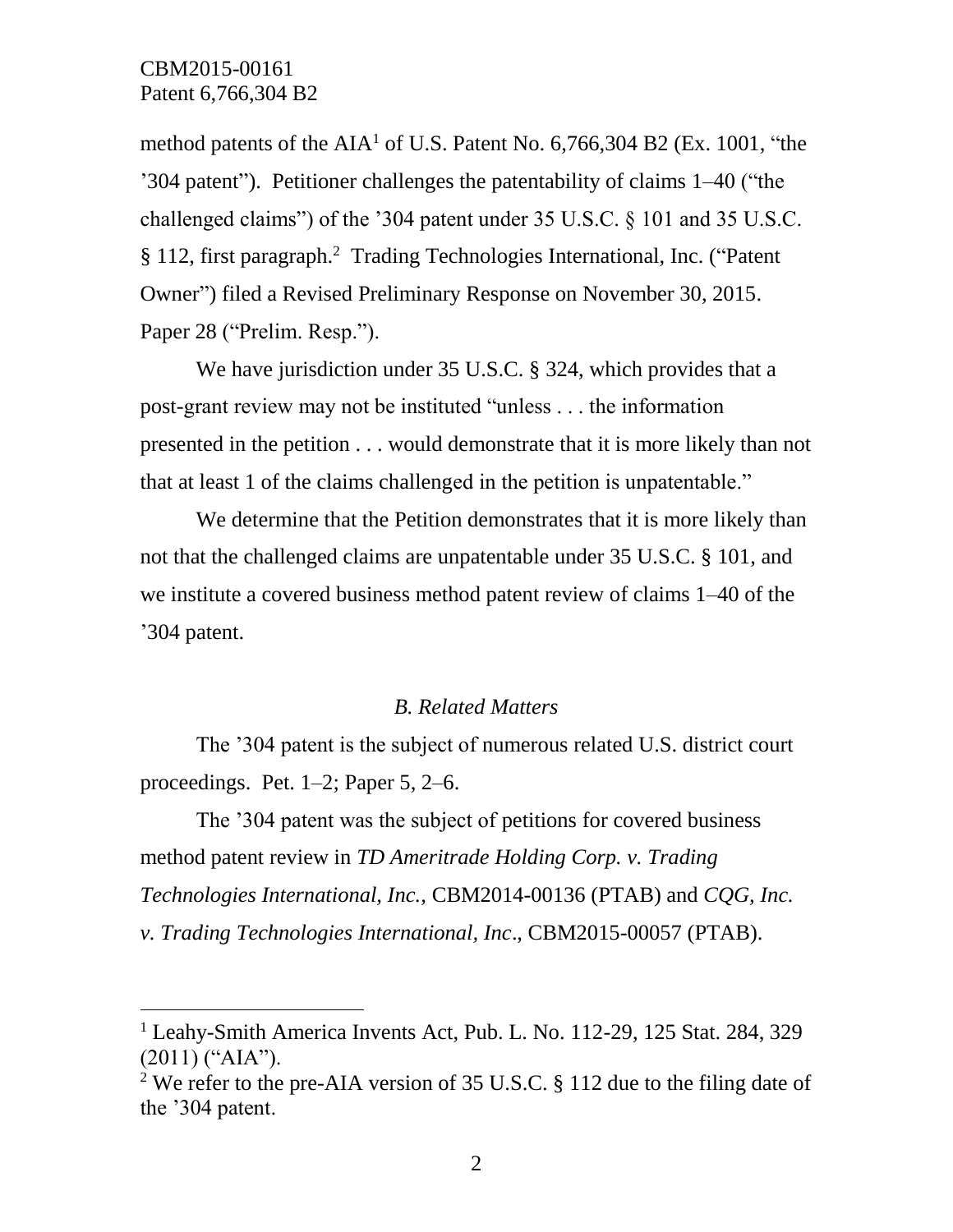Institution of covered business method patent review in both of these proceedings was denied.

Numerous patents are related to the '304 patent and the related patents are or were the subject of numerous petitions for covered business method patent review and reexamination proceedings. The table in the attached appendix indicates the related patents and corresponding proceedings.

#### *C. The '304 Patent*

The '304 patent is titled "Click Based Trading with Intuitive Grid Display of Market Depth." Ex. 1001, [54]. The '304 patent discloses a display, named the "Mercury" display, and method of using the display to trade a commodity. *Id*. at Abstract, col. 3, ll. 9–10. The Mercury display is a graphic user interface ("GUI") that dynamically displays the market depth of a commodity traded in a market and allows a trader to place an order efficiently. *Id*. at col. 3, ll. 15–28.

The Mercury display is depicted in Figure 3, which is reproduced below.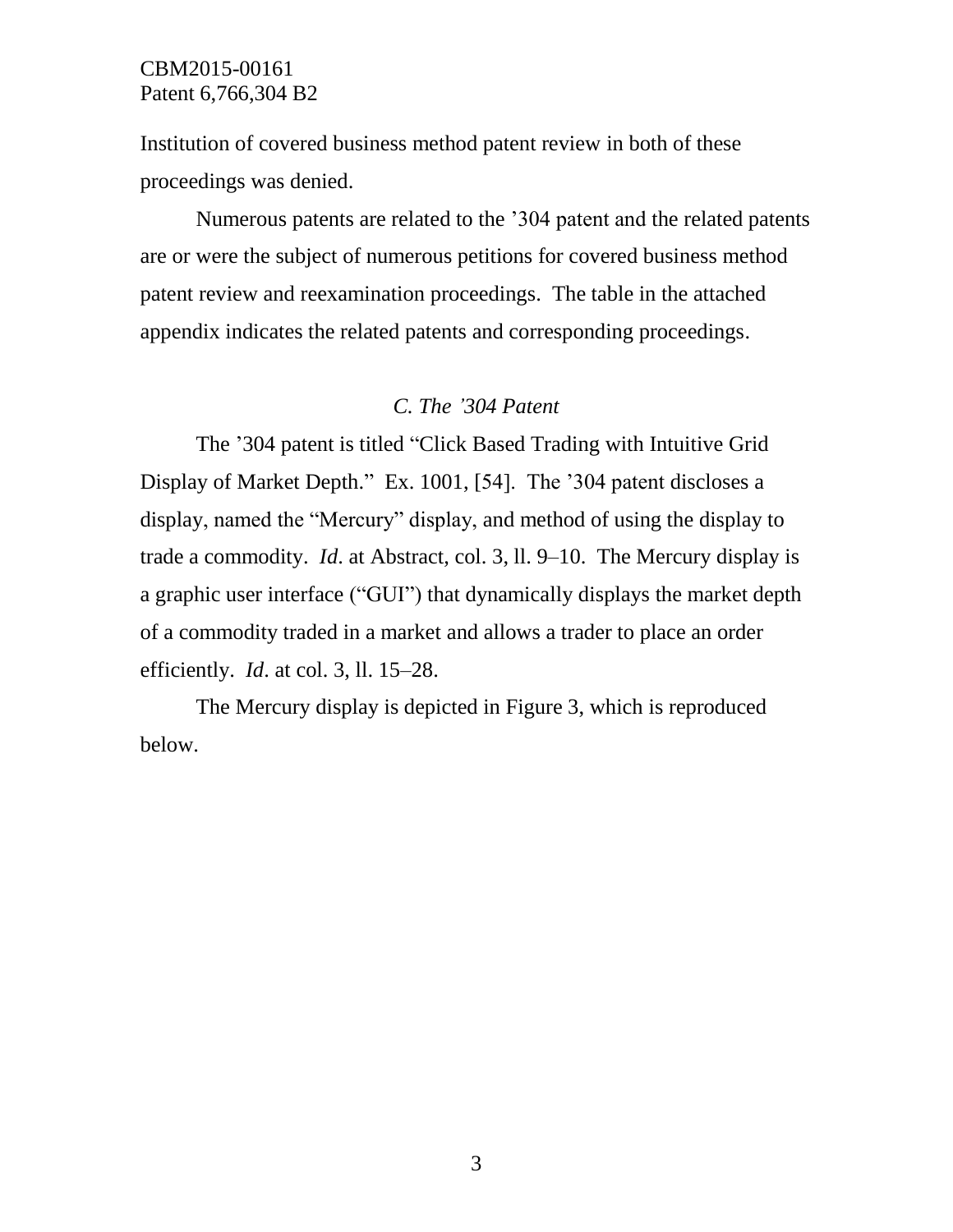

Fig. 3 depicts the Mercury display of the '304 patent

The Mercury display includes a plurality of columns. Column 1005 is a static price axis, which includes a plurality of price values for the commodity. *See id.* at col. 7, ll. 56–67. Columns 1003 and 1004 are aligned with the static price axis and dynamically display bid and ask quantities, respectively, for the corresponding price values of the static price axis. *See id.* at col. 7, l. 54–col. 8, l. 18. Column 1002 contains various parameters and information used to execute trades, such as the default quantity displayed in cell 1016. *See id*. at col. 8, l. 37–col. 9, l. 3.

A trader executes trades using the Mercury display by first setting the desired commodity and default parameters, such as default quantity. *Id*. at col. 9, ll. 35–49; Fig. 6, step 1302. Then, a trader can send a buy order or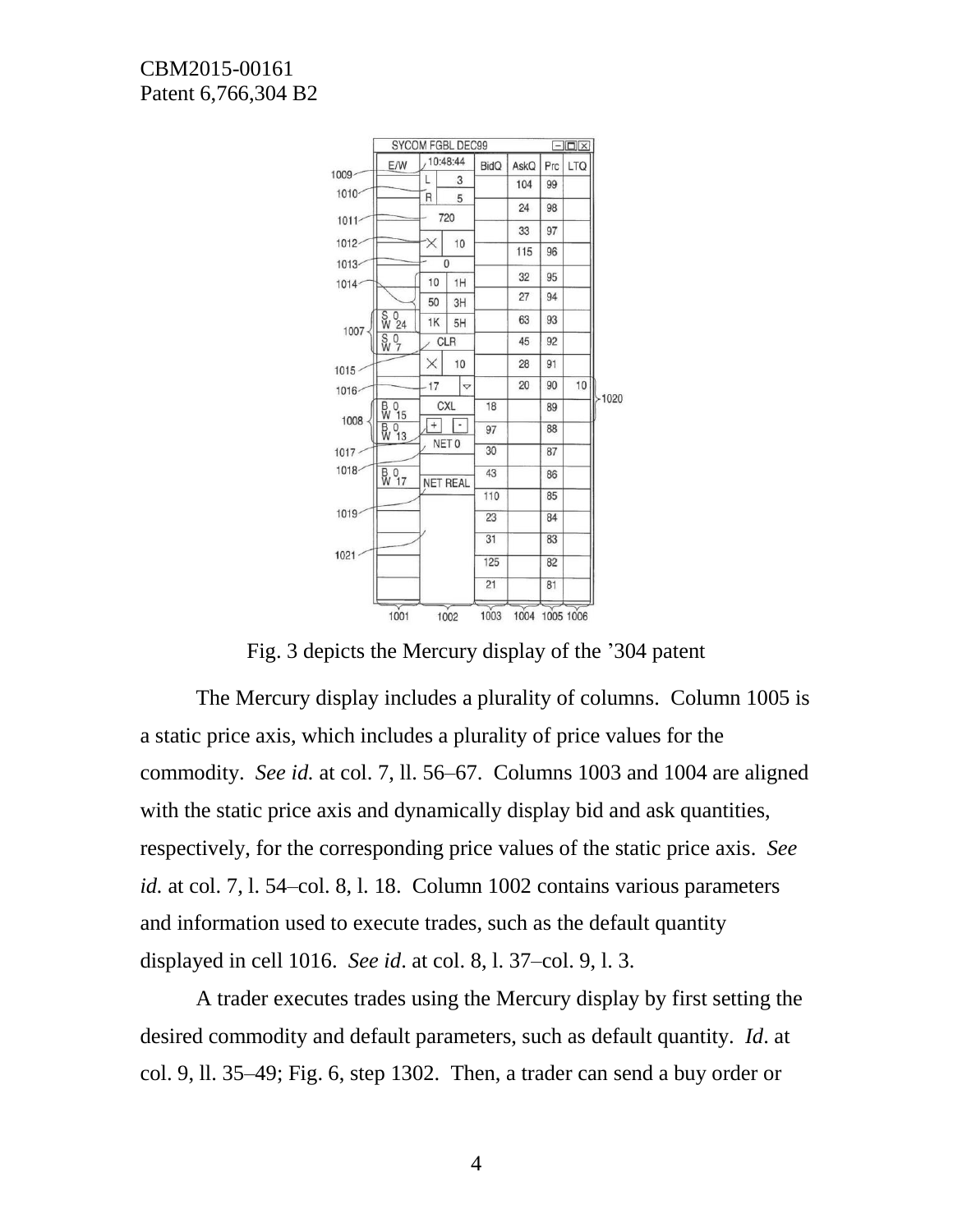sell order to the market with a single action, such as clicking on the appropriate cell in column 1003 or 1004. *See id.* at col. 9, l. 39–col. 11, l. 34; Fig. 6, steps 1306–1315. In the example shown in Figure 3, a left click on "20" in column 1004 will send an order to the market to buy 17 lots (i.e., the default quantity set in cell 1016 of column 1002) at a price of 90. *See id.*  at col. 10, ll. 39–41.

Claim 1 of the '304 patent is illustrative of the challenged claims and is reproduced below:

1. A method for displaying market information relating to and facilitating trading of a commodity being traded in an electronic exchange having an inside market with a highest bid price and a lowest ask price on a graphical user interface, the method comprising:

dynamically displaying a first indicator in one of a plurality of locations in a bid display region, each location in the bid display region corresponding to a price level along a common static price axis, the first indictor representing quantity associated with at least one order to buy the commodity at the highest bid price currently available in the market;

dynamically displaying a second indicator in one of a plurality of locations in an ask display region, each location in the ask display region corresponding to a price level along the common static price axis, the second indicator representing quantity associated with at least one order to sell the commodity at the lowest ask price currently available in the market;

displaying the bid and ask display regions in relation to fixed price levels positioned along the common static price axis such that when the inside market changes, the price levels along the common static price axis do not move and at least one of the first and second indicators moves in the bid or ask display regions relative to the common static price axis;

displaying an order entry region comprising a plurality of locations for receiving commands to send trade orders, each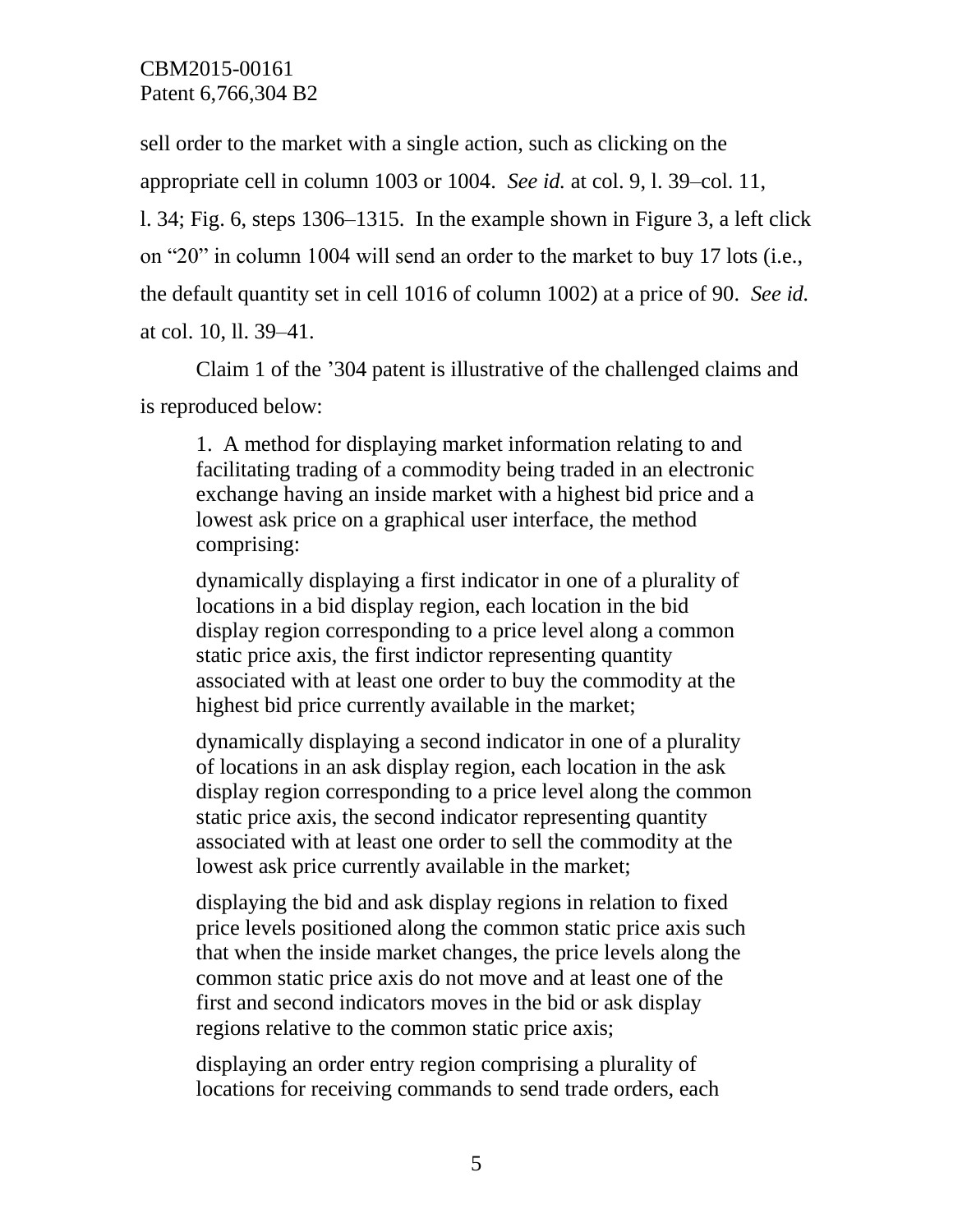location corresponding to a price level along the common static price axis; and

in response to a selection of a particular location of the order entry region by a single action of a user input device, setting a plurality of parameters for a trade order relating to the commodity and sending the trade order to the electronic exchange.

## *D. Alleged Grounds of Unpatentability*

Petitioner sets forth grounds of unpatentability of the challenged claims as follows:

| Ground                                | <b>Challenged Claims</b> |
|---------------------------------------|--------------------------|
| $\frac{1}{2}$ \$ 101                  |                          |
| $\frac{1}{2}$ \$ 112, first paragraph |                          |

## *E. Expanded Panel Request*

Patent Owner suggests that the decision on institution be made by an expanded panel of administrative patent judges. Prelim. Resp. 78–79. Discretion to expand a panel rests with the Chief Judge, who, on behalf of the Director, may act to expand a panel on a suggestion from a judge or panel. *AOL Inc. v. Coho Sicensing LLC,* Case IPR2014-00771, slip op. at 2 (PTAB Mar. 24, 2015)(Paper 12)(informative). Patent Owner's suggestion was considered by the Acting Chief Administrative Patent Judge, who declined to expand the panel.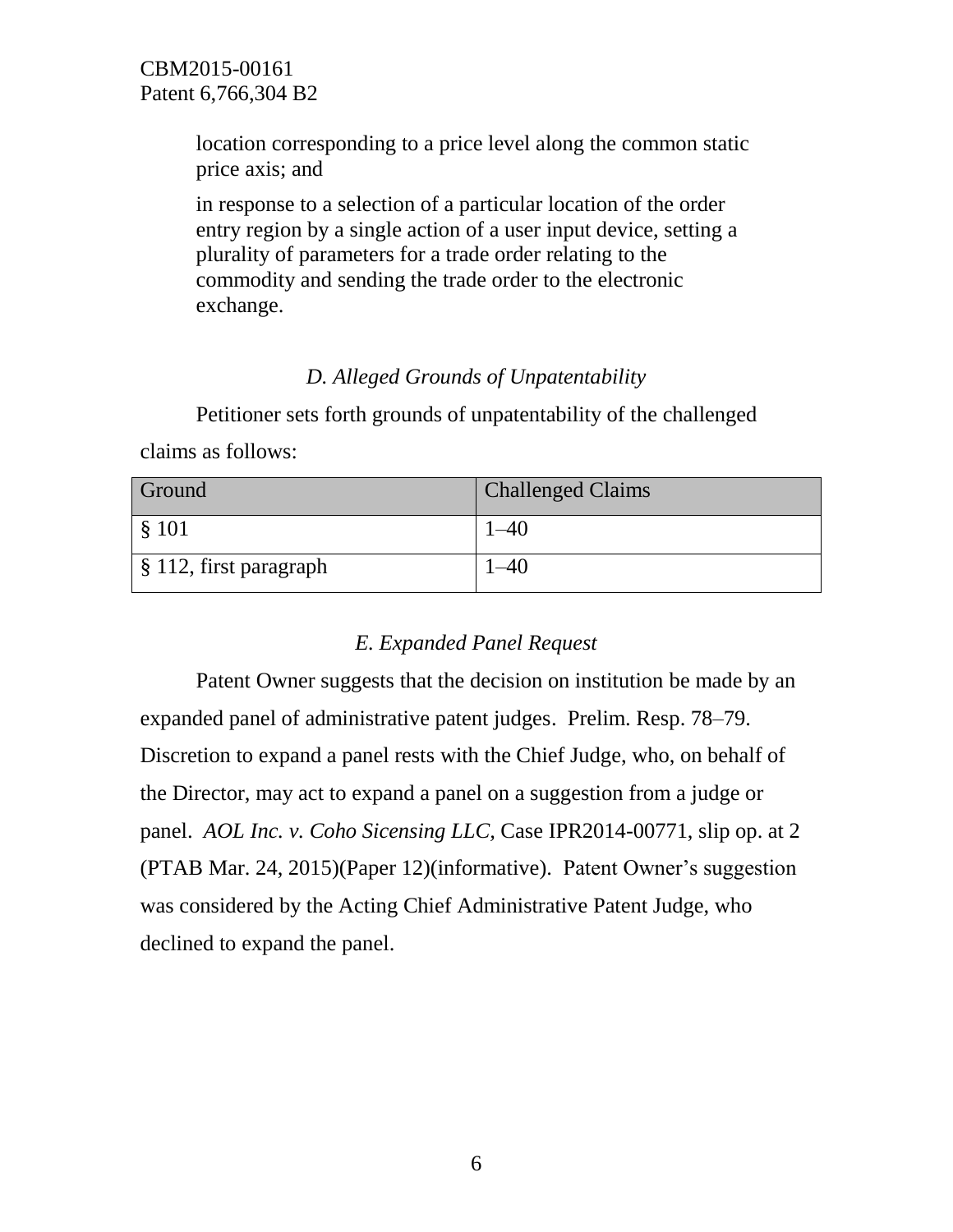## II. ANALYSIS

#### *A*. *Requirements for Covered Business Method Patent Review*

Section 18 of the AIA provides for the creation of a transitional program for reviewing covered business method patents. Section 18 limits review to persons or their privies who have been sued or charged with infringement of a "covered business method patent," which does not include patents for "technological inventions." AIA §§ 18(a)(1)(B), 18(d)(1); *see* 37 C.F.R. § 42.302.

Petitioner and Patent Owner indicate that Petitioner was sued for infringement of the '304 patent. Pet. 3; Paper 7, 2.

# *i. Covered Business Method Patent a. Petitioner's Argument*

Petitioner contends that the '304 patent is a covered business method patent because it claims a method or corresponding apparatus for performing data processing or other operations used in the practice, administration, or management of a financial product or service. Pet. 8–13. Petitioner argues that method claim 1 and, its corresponding apparatus claim 27, are directed to displaying market information and sending trade orders to a financial market, as indicated by certain financial claim elements. *Id.* at 11–12. Those claim elements include: "displaying market information," "trading of a commodity," "electronic exchange," "bid price," "ask price," "a bid display region . . . corresponding to a price level," and "setting a . . . trade order relating to the commodity and sending the trade order to the electronic exchange." *Id.* (citing Ex. 1001, claims 1 and 27).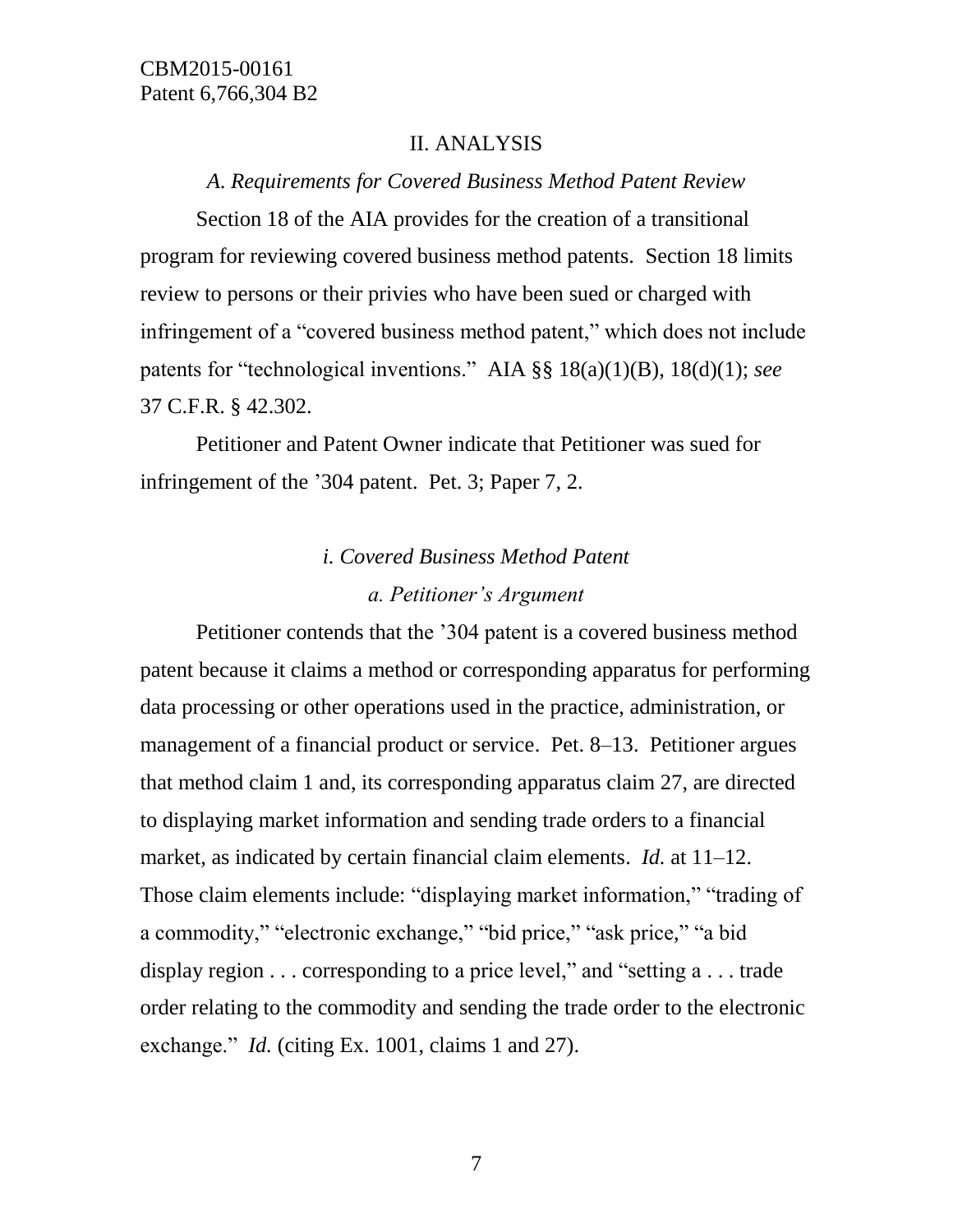Petitioner further argues that patents subject to covered business method patent review are typically classifiable in Class 705 of the Office's patent classification system. Pet. 10–11. The '304 patent is primarily classified in Class 705, including in 705/35, "Finance (e.g., banking, investment or credit)." *Id*. Petitioner, thus, contends that the '304 patent claims a method or corresponding apparatus for performing data processing or other operations used in the practice, administration, or management of a financial product or service.

Petitioner anticipates Patent Owner's argument that the legislative history of the AIA shows that user interfaces for commodities were intended to be exempt from covered business method patent review. Pet. 17–21. Petitioner disputes that GUIs for trading commodities are not covered business method patents. *Id.* Petitioner acknowledges that whether patents for user interfaces for commodities were the target of covered business method patent review is discussed in the legislative history of the AIA and that the legislative history includes certain statements by Senator Durbin that patents for such GUIs are not covered business method patents. *Id.* at 19– 21. Petitioner argues, however, despite these statements and discussions, the AIA is silent as to any exemption for user interfaces for commodities and the plain language of § 18 of the AIA encompasses such user interfaces. *Id.* at 17–21.

#### *b. Patent Owner's Argument*

Patent Owner disputes that the '304 patent qualifies for covered business method patent review. Prelim. Resp. 52–54, 61–66. According to Patent Owner, "a proper reading of Section 18 disqualifies, as a threshold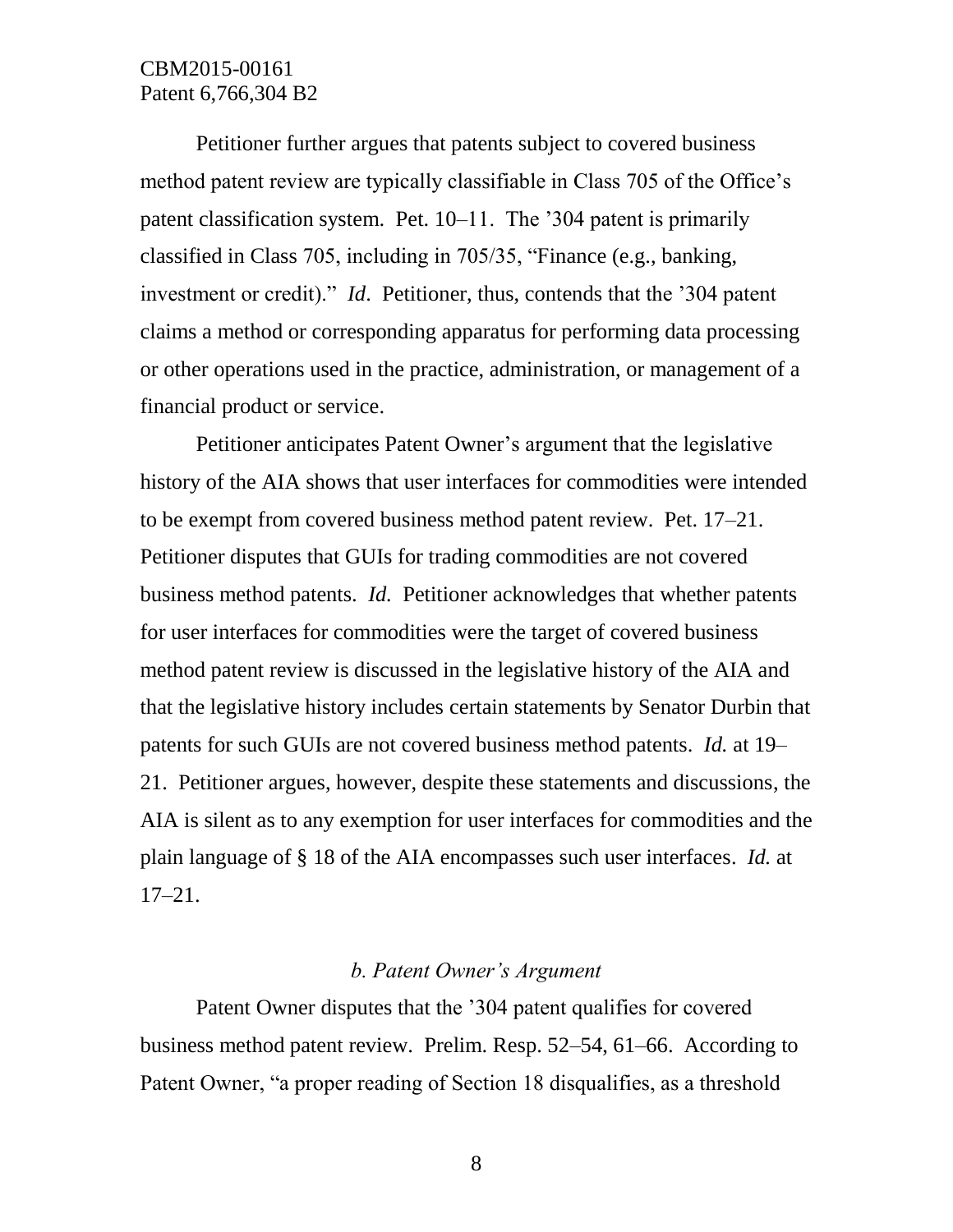matter, patents where the invention resides in the claimed features of a tool, such as a GUI tool like that claimed in the '304 patent." *Id.* at 62. As Petitioner anticipates, Patent Owner points to the legislative history and statements made by Senator Durbin to support its argument. *Id.* at 62–64 (citing 157 Cong. Rec. S5428, 32–33 (daily ed. Sept. 8, 2011).

Patent Owner also argues that the claims of the '304 patent are not directed to a business method or practice and, thus, are not eligible for covered business method patent review. Prelim. Resp. 59–66. "[Patent Owner's] position is that the claims are not directed to business methods or business practices in any way." *Id.* at 61. Although the Patent Owner acknowledges that the claims of the '304 patent include financial terms (*id.* at 52, 61), Patent Owner argues that the Petitioner fails to establish that the claims are directed to processing of data for a financial service. *Id.* at 52–53, 65–66. Specifically, Patent Owner argues that the Petitioner fails to establish that the claims recite processing data in a business context. *Id.* at 65 (citing Ex. 2044 (definition of "[b]usiness data processing" as "use of computers for processing information to support the operational, logistical, and functional activities performed by an organization"); citing Ex. 2045 (definition of operational process as "[a]ctivities involved in the day to day functions of the business conducted for the purpose of generating profits."))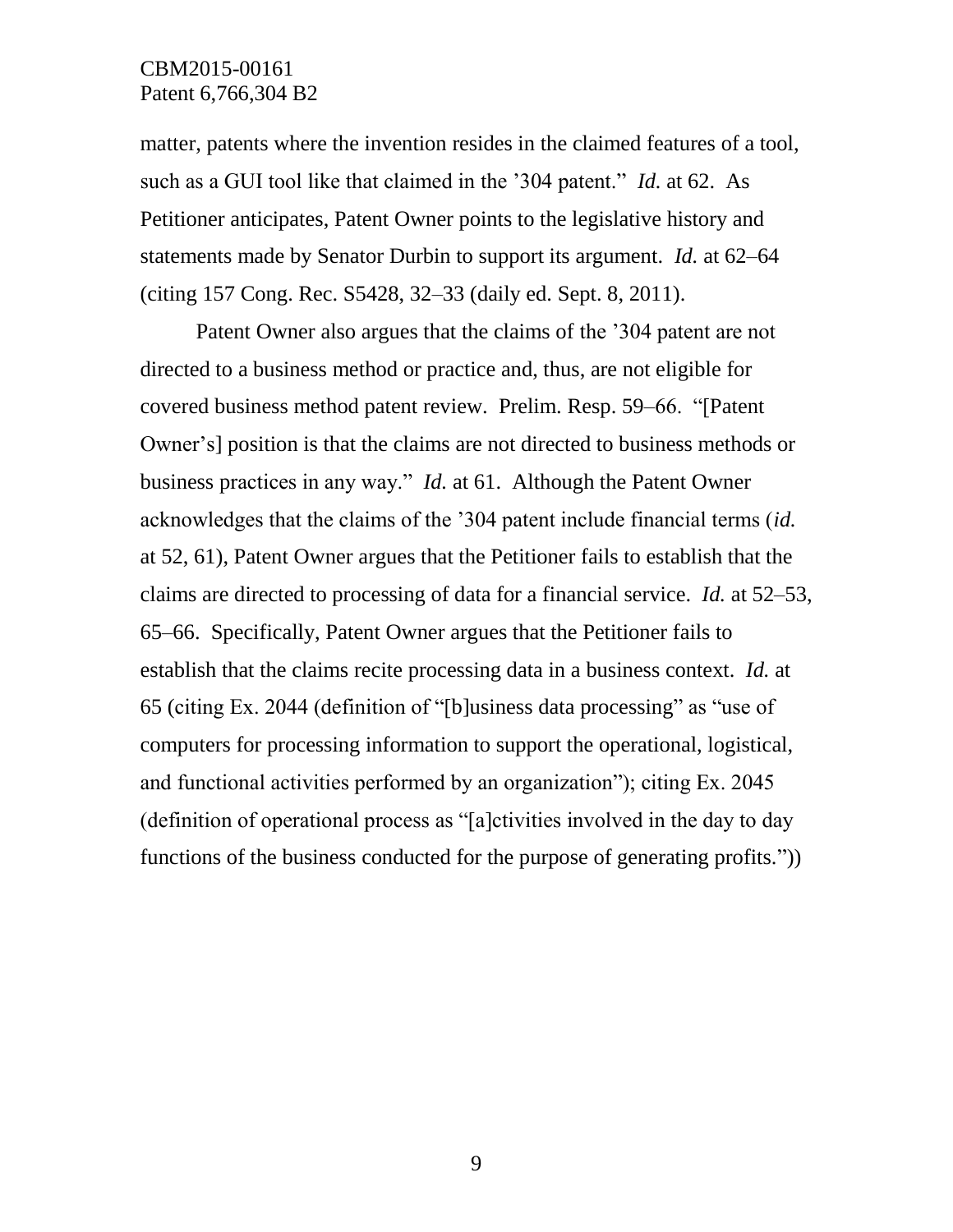l

## *c. Analysis<sup>3</sup>*

A covered business method patent "claims a method or corresponding apparatus for performing data processing or other operations used in the practice, administration, or management of a financial product or service." AIA § 18(d)(1).

The "legislative history explains that the definition of covered business method patent was drafted to encompass patents 'claiming activities that are financial in nature.'" Transitional Program for Covered Business Method Patents —Definitions of Covered Business Method Patent and Technological Invention, 77 Fed. Reg. 48,734, 48,735 (Aug. 14, 2012) (quoting 157 Cong. Rec. S5432 (daily ed. Sept. 8, 2011) (statement of Sen. Schumer)). The legislative history indicates that "financial product or service" should be interpreted broadly to "encompass patents 'claiming activities that are financial in nature, incidental to a financial activity or complementary to a financial activity.'" *Id.; see Versata Dev. Grp., Inc. v. SAP America, Inc.,* 793 F.3d 1306, 1323–26 (Fed. Cir. 2015).

A patent need have only one claim directed to a covered business method to be eligible for review. 77 Fed. Reg. at 48,736 (Response to Comment 8).

<sup>&</sup>lt;sup>3</sup> Both Petitioner and Patent Owner reference our prior decisions denying institution in CBM2014-00136 and CBM2015-00057 and decisions of district courts in related proceedings. We do not give much, if any, deference to our prior decisions and the decisions of the district courts in determining whether to institute a covered business method patent review in this proceeding. Those prior decisions were based on different parties, different evidence, and in the case of the district court proceedings based on different standards of proof and claim construction standards. Additionally, we give no consideration to the arguments Patent Owner presents in letters sent to the Director of the United States Patent and Trademark Office.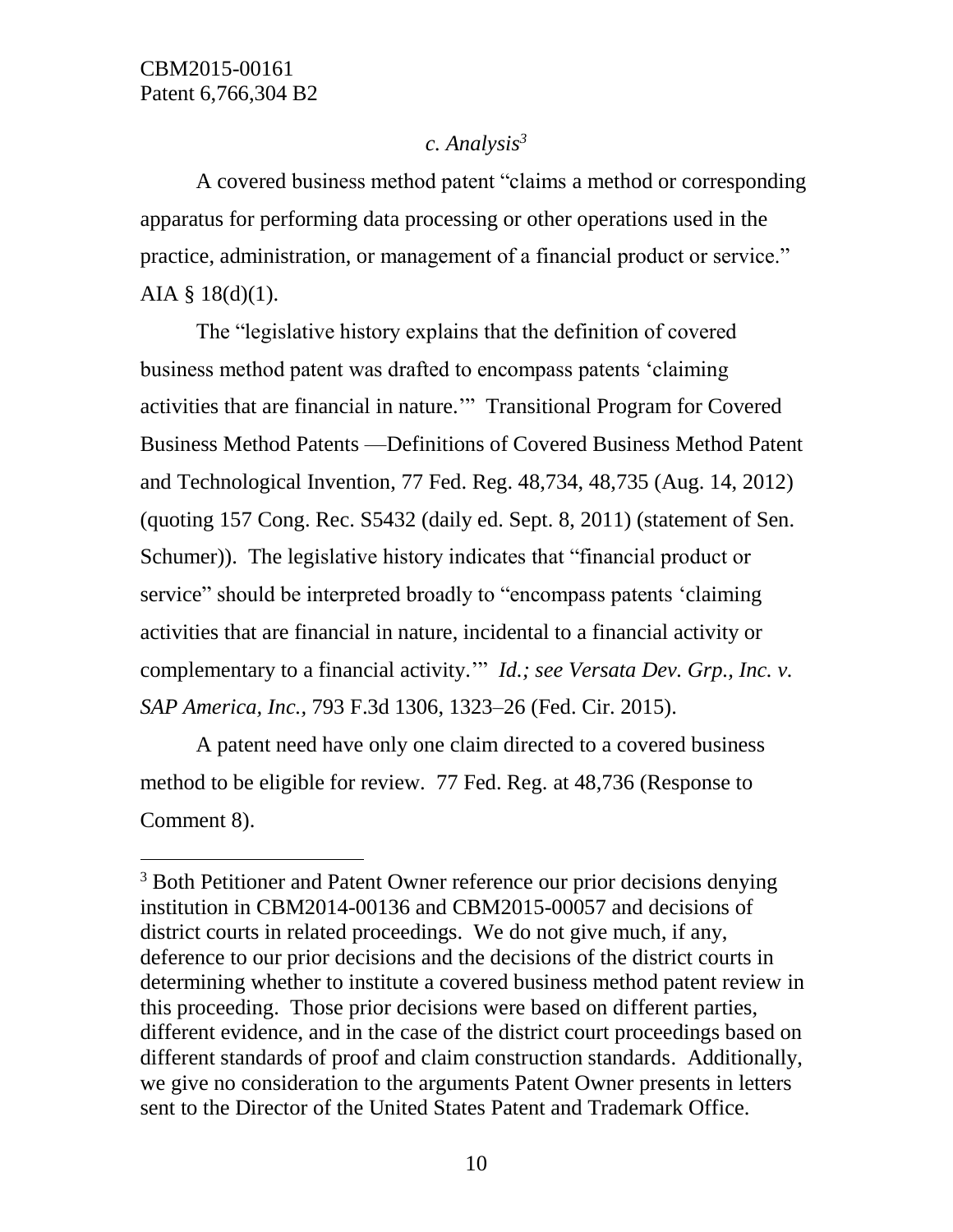Claim 1 of the '304 patent recites "[a] method for displaying market information relating to and facilitating trading of a commodity being traded in an electronic exchange" Ex. 1001, col. 12, ll. 35–37. Claim 27 recites "[a] computer readable medium having program codes recorded thereon" for causing a computer to perform the method of claim 1. *See id*. at col. 14, ll. 47–53. The claim 1 method recites steps of displaying financial information (i.e., data), such as indicators representing a quantity associated with an order to buy the commodity or an order to sell the commodity. *Id.* at col. 12, ll. 41–61. The indicators are displayed in certain regions, such as bid or ask display regions, which are positioned along a static price axis. *Id.* The claimed method also recites steps of displaying an order entry region for receiving commands to send trade orders, setting trade order parameters, and sending trade orders to the electronic exchange. *Id.* at col. 12, l. 62–col.13, l. 3.

Claim 1 encompasses processing financial data, associated with a commodity, for display and processing financial data for sending a trade order for a commodity to an exchange. *See* Ex. 1001, col. 4, l. 66–col. 5, l. 3 ("[t]he present invention processes this information and maps it  $\dots$  to a screen."); col. 11, ll. 50–52 ("[t]he process for placing trade orders using the Mercury display"). This processing of financial data is used in the practice, administration, or management of a commodity, which is a financial product, and in the practice, administration, or management of electronic trading with an exchange, which is a financial service or activity. Displaying financial market information for a commodity and placing trade orders for a commodity are activities that are financial in nature.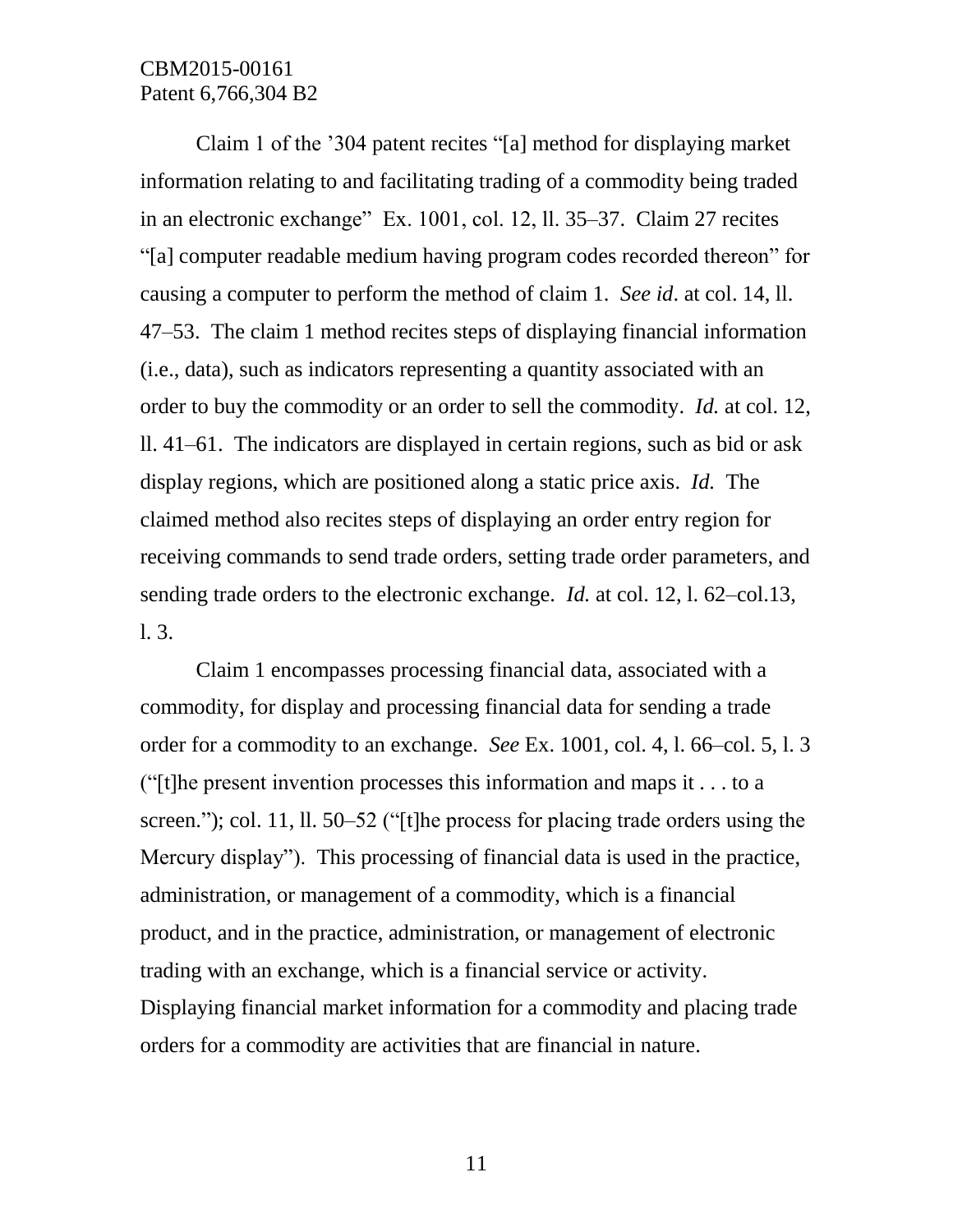Although not dispositive, the '304 patent is primarily classified in Class 705, including in 705/35, Finance (e.g., banking, investment or credit). *See* 77 Fed. Reg. at 48,739; *see Versata* at 1324, n.14 (noting that while Class 705 "apparently served as the original template for the definition of a 'covered business method,' . . . [it] was thought to be too narrow") (citation omitted).

We determine, based on this record, that the '304 patent is a covered business method patent because it "claims a method or corresponding apparatus for performing data processing or other operations used in the practice, administration, or management of a financial product or service" and claims "activities that are financial in nature, incidental to a financial activity or complementary to a financial activity." AIA  $\S$  18(d)(1); 77 Fed. Reg. at 48,735.

We are not persuaded by the Patent Owner that the '304 patent is not a covered business method patent because it does not claim processing data in a business context. Prelim. Resp. 52–51, 65–66. As discussed above, we determine that the '304 patent is a covered business method patent because it claims a method or corresponding apparatus for performing data processing or other operations used in the practice, administration, or management of a financial product or service, as required by the statute. Even assuming, however, that the statute required the data processing to be business data processing, as defined by Patent Owner, the '304 patent claims meet Patent Owner's narrow definition. In particular, the '304 patent claims require processing market information for display on a GUI and for placing trade orders through the use of a GUI, and, therefore, "use[s] computers for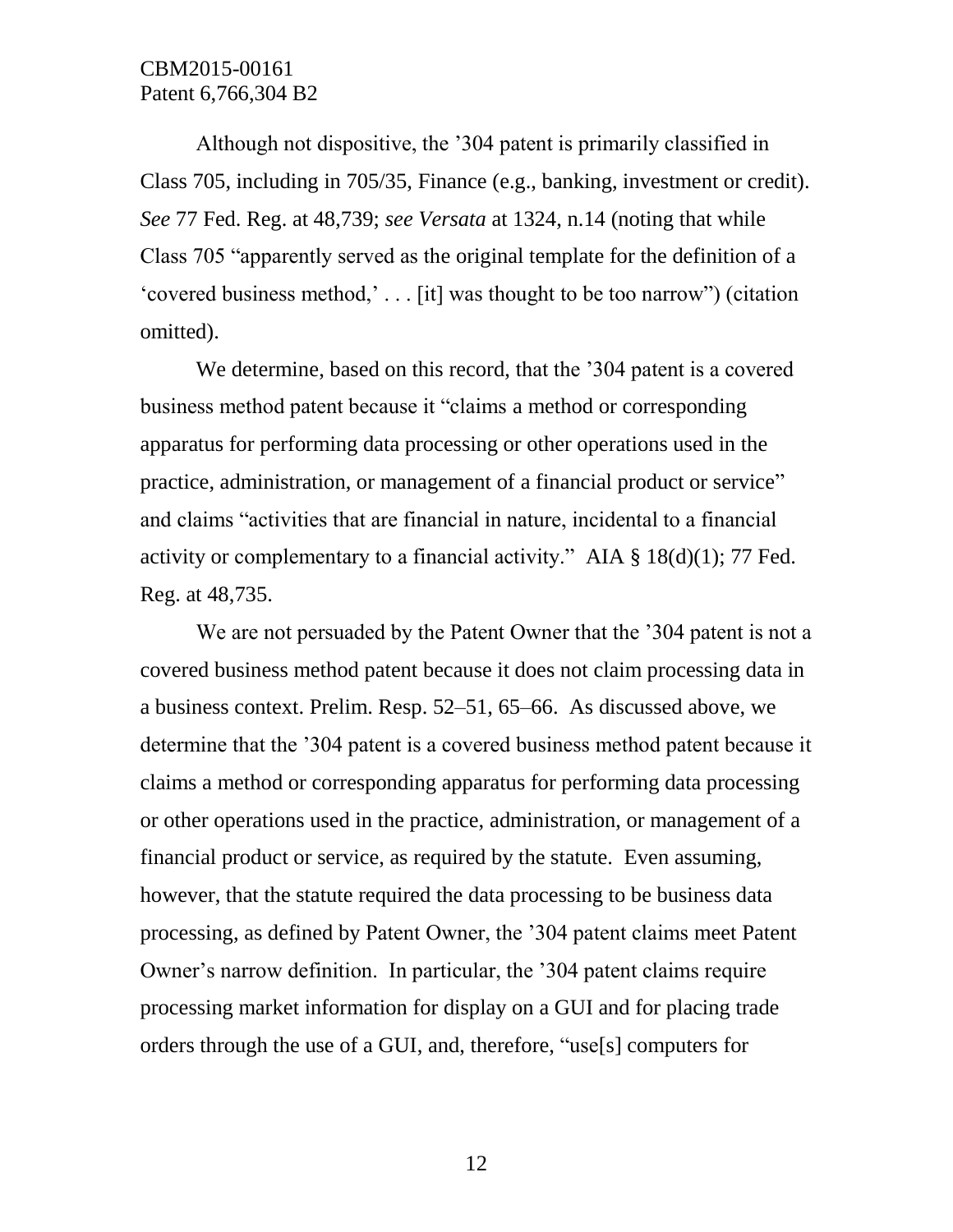processing information to support the operational, logistical, and functional activities performed by an organization" (*id.* at 65). .

We also are not persuaded by Patent Owner's argument that the legislative history of the AIA establishes that novel user interfaces for commodities, as a category, were intended to be exempt from covered business method patent review. As Petitioner argues, although the legislative history includes certain statements that certain novel software tools and graphical user interfaces that are used by the electronic trading industry worker are not the target of § 18 of the AIA (*see* Prelim. Resp. 63– 64 (reproducing statements by Senator Durbin and Schumer)), the language of the AIA, as passed, does not include an exemption for all user interfaces for commodities from covered business method patent review. *See* Pet. 18– 21. Each claimed invention has to be evaluated individually to determine if it is eligible for a covered business method patent review. A determination of whether a patent is eligible for a covered business method patent review under the statute is made on a case-by-case basis on the facts of each case. 37 C.F.R. § 42.301(b).

#### *ii. Technological Invention Exception*

Even if a patent includes claims that would otherwise be eligible for treatment as a covered business method, review of the patent is precluded if the claims cover only "technological invention[s]," as defined by 37 C.F.R. § 42.301(b). The definition of "covered business method patent" in § 18(d)(1) of the AIA does not include patents for "technological inventions."

To determine whether a patent is for a technological invention, we consider "whether the claimed subject matter as a whole recites a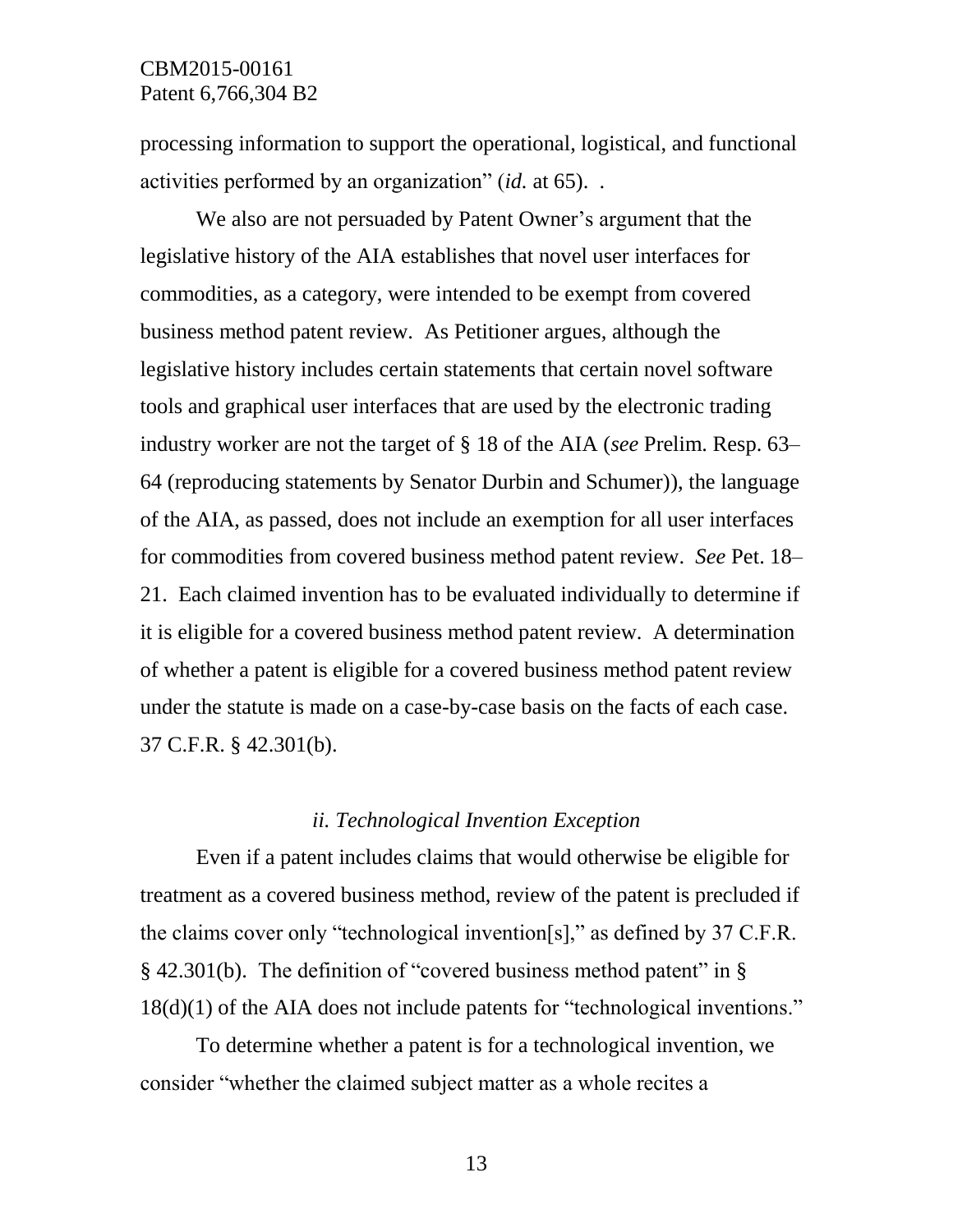technological feature that is novel and unobvious over the prior art; and

solves a technical problem using a technical solution." 37 C.F.R. §

42.301(b).

The following claim drafting techniques, for example, typically do not render a patent a "technological invention":

(a) Mere recitation of known technologies, such as computer hardware, communication or computer networks, software, memory, computer-readable storage medium, scanners, display devices or databases, or specialized machines, such as an ATM or point of sale device.

(b) Reciting the use of known prior art technology to accomplish a process or method, even if that process or method is novel and non-obvious.

(c) Combining prior art structures to achieve the normal, expected, or predictable result of that combination.

77 Fed. Reg. at 48,763–64.

Both prongs must be satisfied in order for the patent to be excluded as a technological invention. *See Versata* at 1326–7. For the reasons discussed below, we determine that the '304 patent is not for a technological invention because it does not solve a technical problem using a technical solution. We, thus, do not need to address whether the '304 patent recites a technological feature that is novel and unobvious over the prior art.

## *a. Petitioner's Argument*

Petitioner contends that the '304 patent does not solve a technical problem using a technical solution. Pet. 17. According to Petitioner, the '304 patent solves the problem of "placing a trade order for a commodity on an electronic exchange," which is a financial issue, not a novel technical problem. *Id.* Petitioner argues that graphically displaying trade information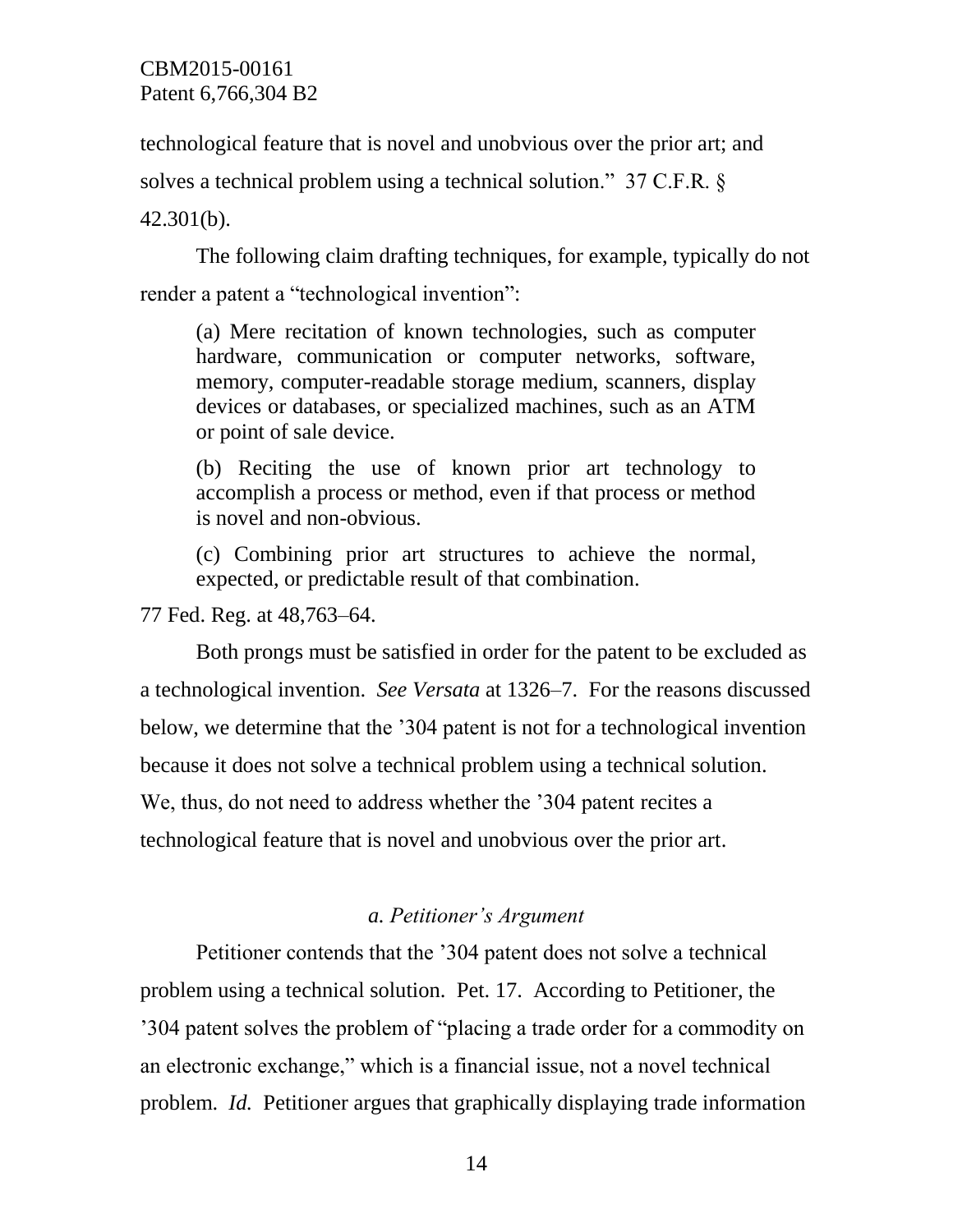and "[s]ending trade orders is well-known, as are computer user interfaces that facilitate this process." *Id.* at 14. Petitioner points to statements about prior art systems in the '304 patent, itself, and prior art in the prosecution history to support its argument. *Id.* at 14–16.

## *b. Patent Owner's Arguments*

Patent Owner argues that the '304 patent solves a technical problem using a technical solution. Prelim. Resp. 55–58, 66–67, 69–76. According to Patent Owner, the '304 patent solves a speed and accuracy problem found in prior trading GUIs with an improved GUI tool. *Id.* Patent Owner argues that in GUIs that use single action order entry, there is risk that a trader could miss his intended price when placing an order because of rapidly changing market information. *Id.* at 69–73.

#### *c. Analysis*

The '304 patent discloses that exchanges are volatile and move rapidly, and that to profit, a trader must react quickly. Ex. 1001, col. 2, ll. 7– 9.

To profit in these markets, traders must be able to react quickly. A skilled trader with the quickest software, the fastest communications, and the most sophisticated analytics can significantly improve his own or his firm's bottom line. The slightest speed advantage can generate significant returns in a fast moving market. In today's securities markets, a trader lacking a technologically advanced interface is at [a] sever competitive disadvantage.

*Id.* at col. 2, 11. 7–15. "The more time a trader takes entering an order, the more likely the price on which he wanted to bid or offer will change or not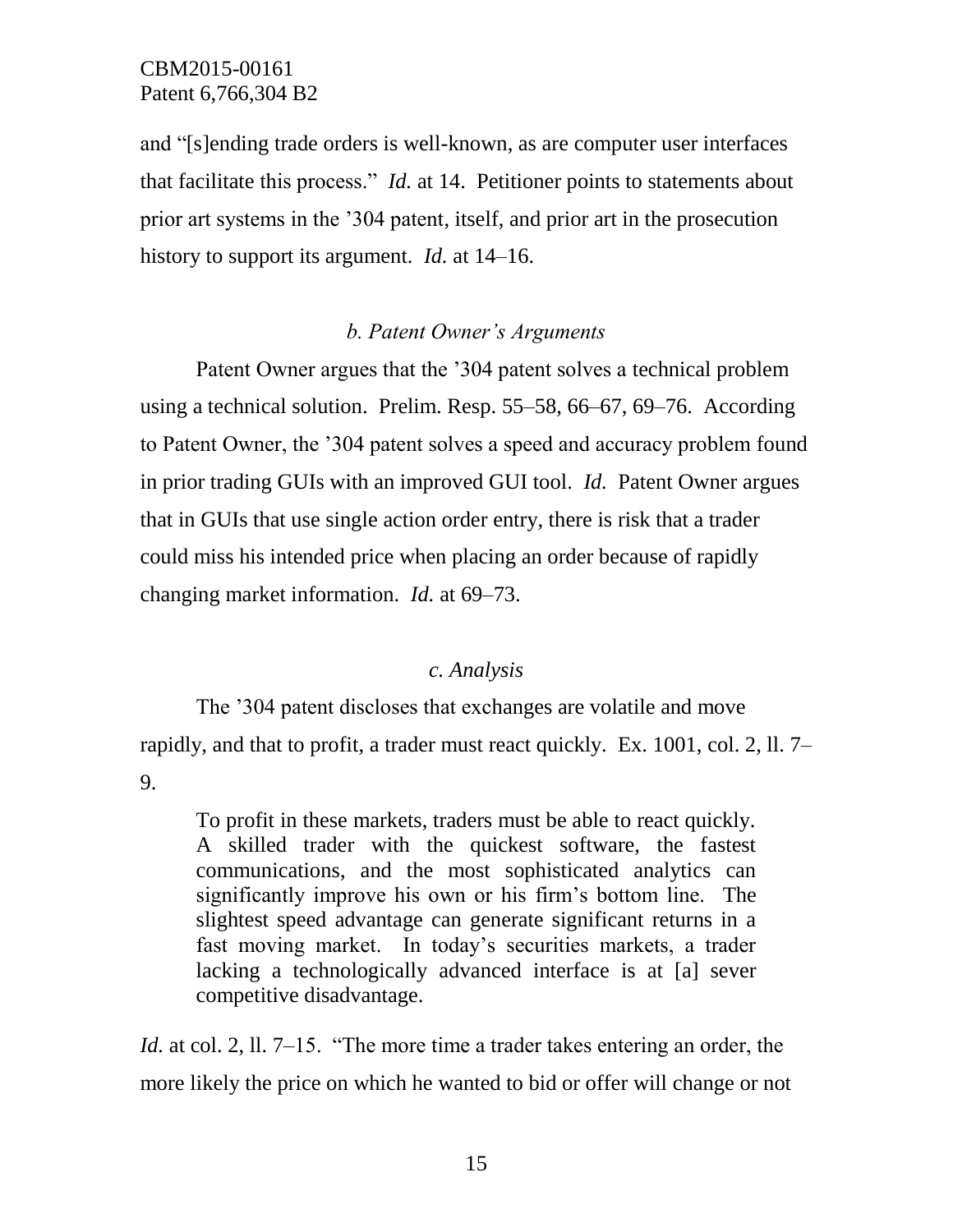be available in the market" because "[t]he market is fluid as many traders are sending orders to the market simultaneously." *Id.* at col. 2, ll. 51–55. "If a trader intends to enter an order at a particular price, but misses the price because the market moved before he could enter the order, he may lose hundreds, thousands, even millions of dollars." *Id.* at col. 2, ll. 61–65.

As can be seen from the above, the problem disclosed in the '304 patent is the placing of trader orders on a market or exchange that is rapidly changing, so as to make a profit. As Petitioner points out (Pet. 17), this is a financial issue or a business problem, not a technical problem. If the market or exchange did not rapidly change, then there would be no need for a trader to enter orders rapidly or for a GUI to accomplish such.

The '304 patent discloses a solution to this problem — a GUI that allows a trader to rapidly and to accurately place trading orders. *Id.* at col. 3, ll. 1–8. Patent Owner argues that the claimed GUI is a technical solution. *E.g., see* Prelim. Resp. 67. However, as discussed above, mere recitations of known computer technology, such as display devices or software, and combinations of prior art structures to achieve the normal, expected, or predictable result of that combination do not render an invention technological. Taking claim 1 as representative, we are not persuaded on this record, that the '304 patent discloses a technological invention. Claim 27 corresponds to claim 1 and requires software that causes a computer to execute the method required by claim 1.

Claim 1 of the '304 patent recites "a method for displaying market information relating to and facilitating trading of a commodity being traded in an electronic exchange" Ex. 1001, col. 12, ll. 35–37. The electronic exchange has an inside market displayed on a GUI. The '304 patent, itself,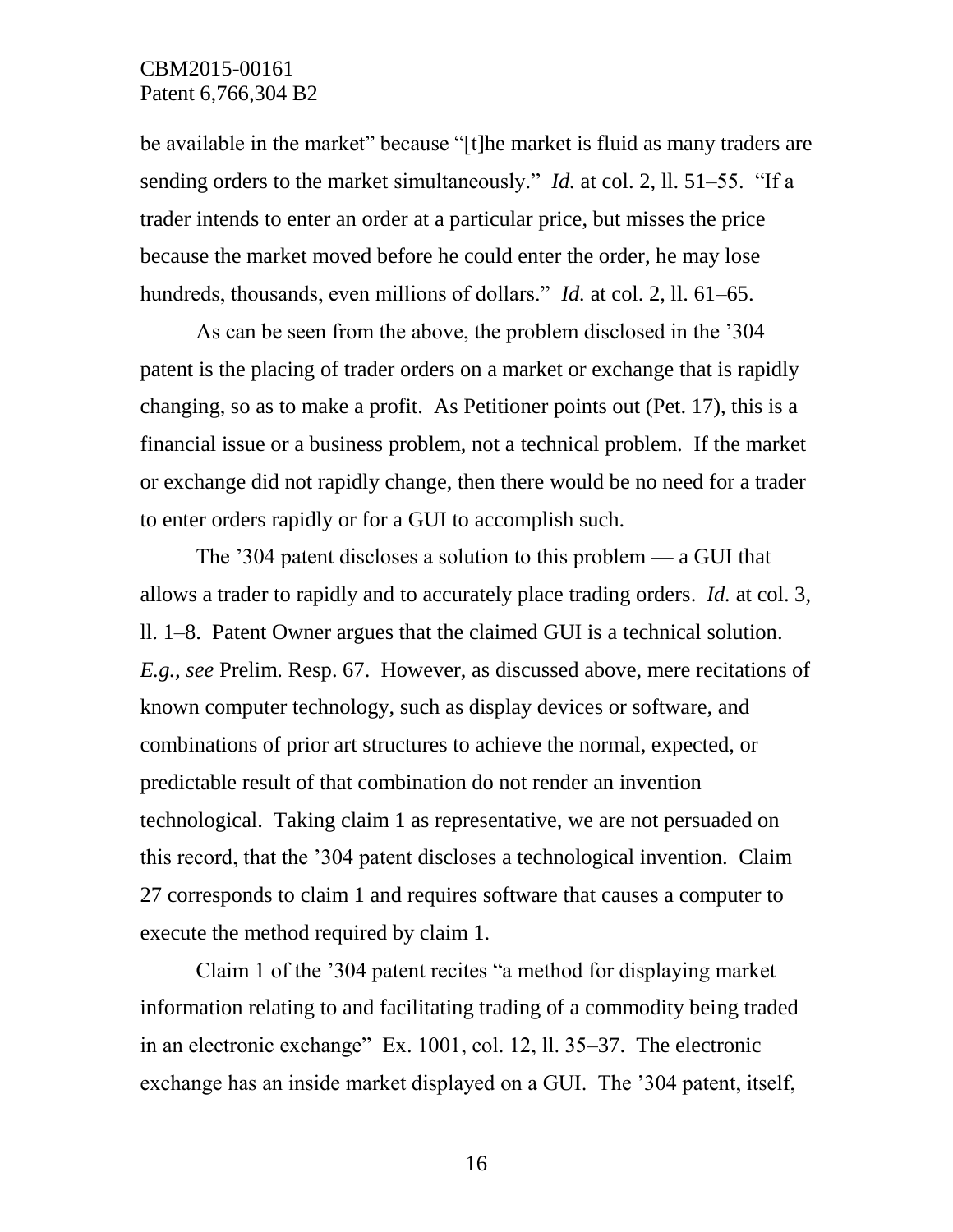$\overline{a}$ 

discloses that software for creating GUIs for trading on an exchange are known. *Id.* at col. 1, l. 63–col. 2, l. 6.

The claimed method recites steps of displaying financial information (i.e., data), such as indicators representing a quantity associated with an order to buy the commodity or an order to sell the commodity. Ex. 1001, col. 12, ll. 41–61. The indicators are displayed in certain regions, such as bid or ask display regions, which are positioned along a static price axis. *Id.*  These steps require mapping market information to a market grid on display on the GUI. The '304 patent itself discloses that "[t]he physical mapping of such information to a screen grid can be done by any technique known to those skilled in the art. The present invention is not limited by the method used to map the data to the screen display." *Id.* at col. 4, l. 66–col. 5, l. 7. Figure 2 of the '304 patent<sup>4</sup> depicts a known trading GUI that includes regions for displaying indicators of bid and ask quantities and regions for displaying corresponding prices.

Claim 1 requires that locations in the bid and ask regions correspond to locations on a static price axis. The use of a static price axis, having corresponding bid and ask columns, on a trading GUI was known. Ex. 1016, 107<sup>5</sup> (depicting a trading screen having a central order price column and ask and bid orders in adjacent corresponding columns); *see* Ex. 1009, 17–18 (providing additional explanation), Pet. 36–37.

<sup>4</sup> Patent Owner indicates that Figure 2 of the '304 patent depicts a "conventional prior art" screen. Prelim. Resp. 7, 69, 73.

<sup>&</sup>lt;sup>5</sup> We refer to the pagination inserted into Exhibit 1016 and not to the original pagination. Exhibit 1016 is a foreign language reference, and an English translation is provided as Exhibit 1017.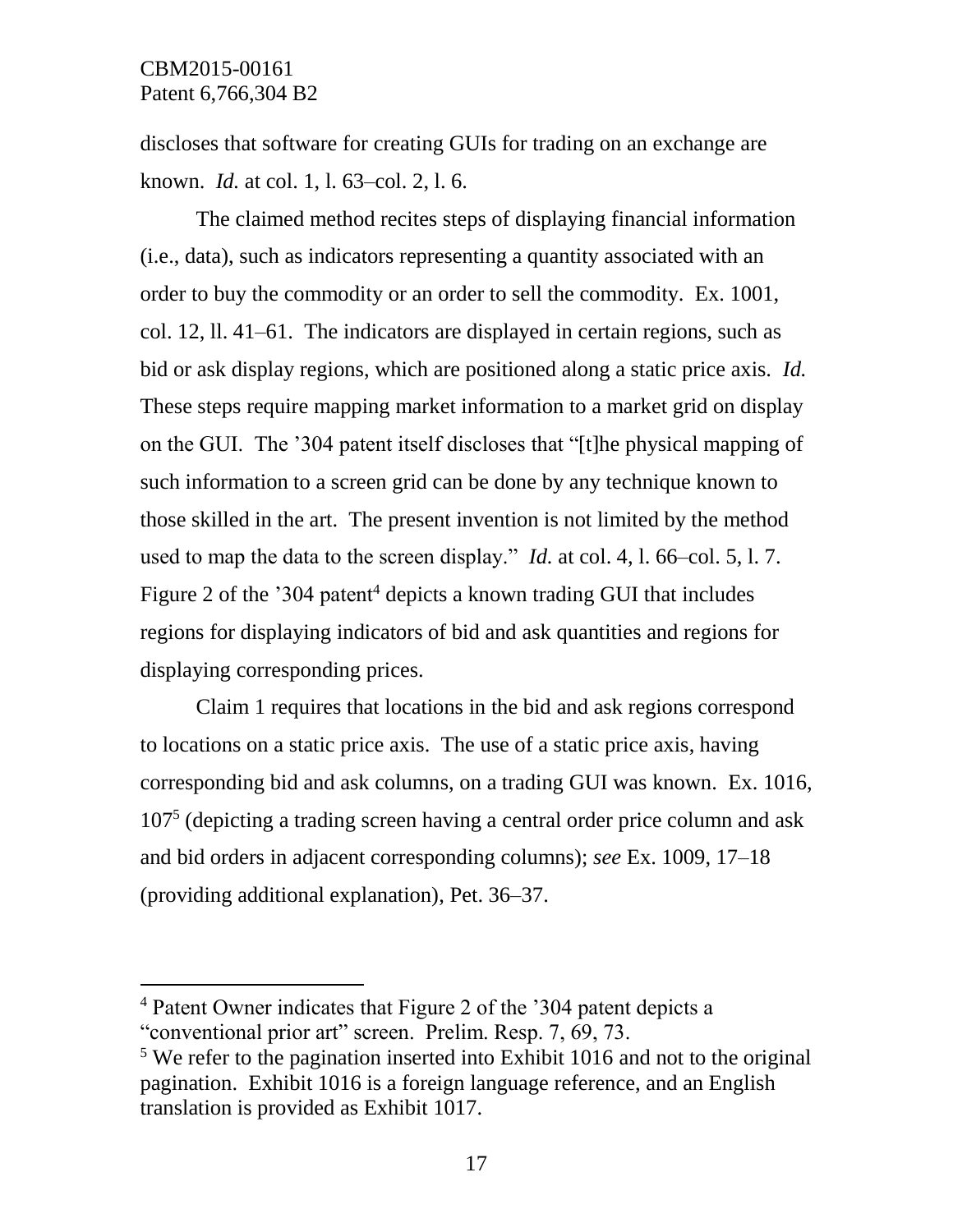Claim 1 also recites steps of displaying an order entry region for receiving commands to send trade orders, setting trade order parameters, and sending trade orders to the electronic exchange with a single action. Ex. 1001, col. 12, l. 62–col.13, l. 3. Tools that permit single action entry of an order, which has preset default parameters, by clicking on a cell in the screen (e.g., the location for the best bid or best ask prices) are known. Prelim. Resp. 71 (citing Ex. 2091 ¶¶24–28 (testimony of Christopher Thomas)); Ex. 1001, Fig. 2.

The '304 patent discloses that its system can be implemented "on any existing or future terminal or device" (Ex. 1001, col. 4, ll. 9–15), which are known to include displays, and discloses that the input device can be a mouse (*id*. at col. 4, ll. 13–19), which is a known input device.

As can be seen from the above, the '304 patent is not for a technological invention because it merely recites known computer technology, such as a display device or software, and combinations of prior art structures to achieve the normal, expected, or predictable result of that combination. On this record, we determine that the '304 patent does not solve a technical problem using a technical solution. The '304 patent, thus, is eligible for covered business method patent review.

#### *B. Claim Construction*

In a covered business method patent review, the Board interprets claim terms in an unexpired patent according to the broadest reasonable construction in light of the specification of the patent in which they appear. 37 C.F.R. § 42.300(b); *See In re Cuozzo Speed Techs., LLC*, 793 F.3d 1268, 1278–79 (Fed. Cir. 2015). Under that standard, and absent any special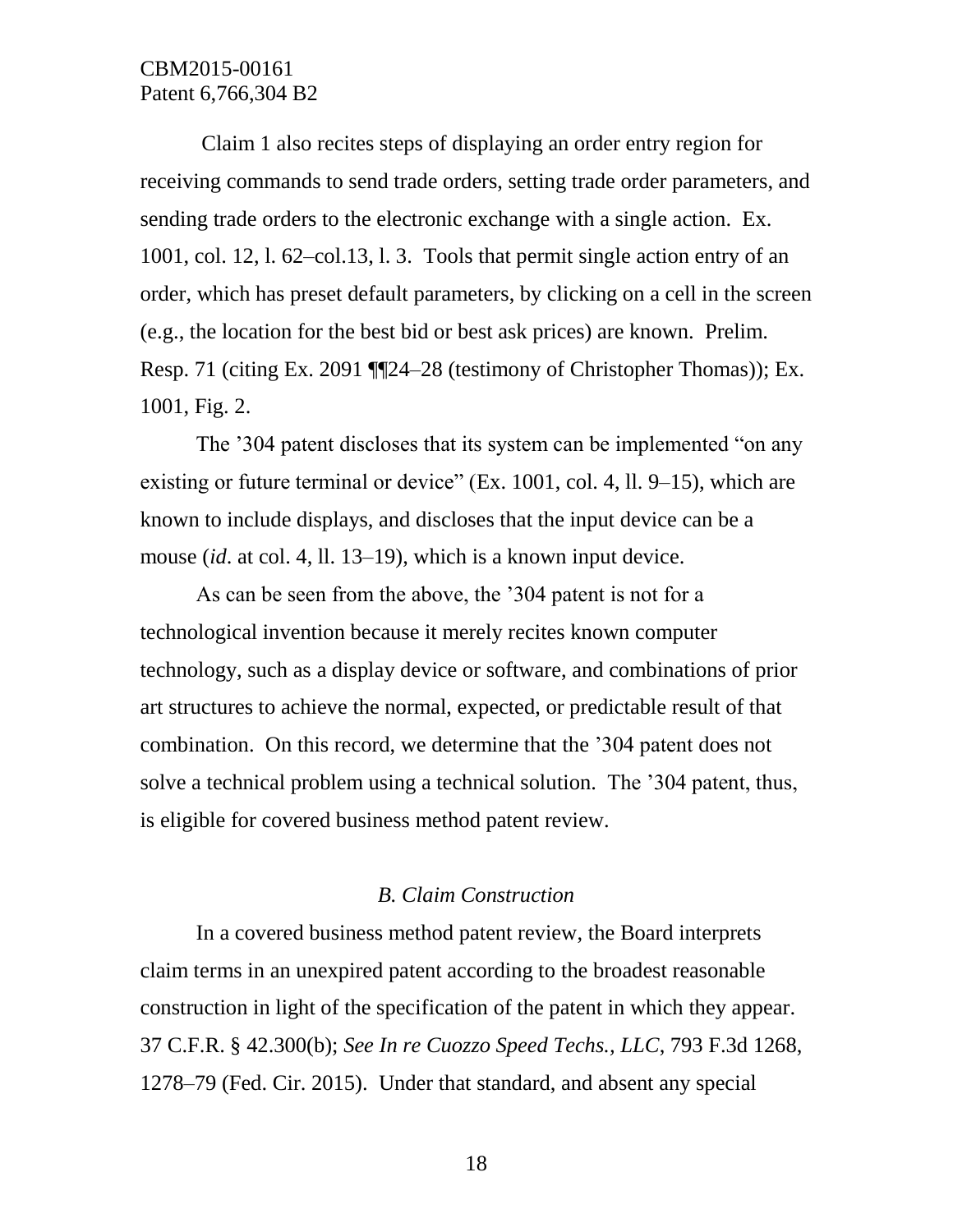definitions, we give claim terms their ordinary and customary meaning, as they would be understood by one of ordinary skill in the art at the time of the invention. *In re Translogic Tech., Inc*., 504 F.3d 1249, 1257 (Fed. Cir. 2007). Any special definitions for claim terms must be set forth with reasonable clarity, deliberateness, and precision. *In re Paulsen*, 30 F.3d 1475, 1480 (Fed. Cir. 1994).

## *i. "common static price axis"*

Petitioner proposes that the broadest reasonable interpretation of the claim term "common static price axis" is "a reference line or column of price levels that is common to the bid and ask display regions where the price levels do not change positions unless a re-centering command is received." Pet. 23. Petitioner further argues that this limitation should include "a price axis in which only *some* prices in a price column are static rather than requiring all prices in the price column to be static." *Id*.

Similarly to Petitioner's proposed interpretation, Patent Owner proposes that this limitation should be interpreted to be "a line comprising price levels that do not change positions unless a manual re-centering command is received and where the line of prices correspond to at least one bid value and one ask value." Prelim. Resp. 13. Patent Owner, however, disputes that this limitation encompasses a price axis or column that has both static and non-static price levels. *Id*. at 13–14.

We determine that the broadest reasonable interpretation of "common static price axis" is, as proposed by Petitioner, "a reference line or column of price levels that is common to the bid and ask display regions where the price levels do not change positions unless a re-centering command is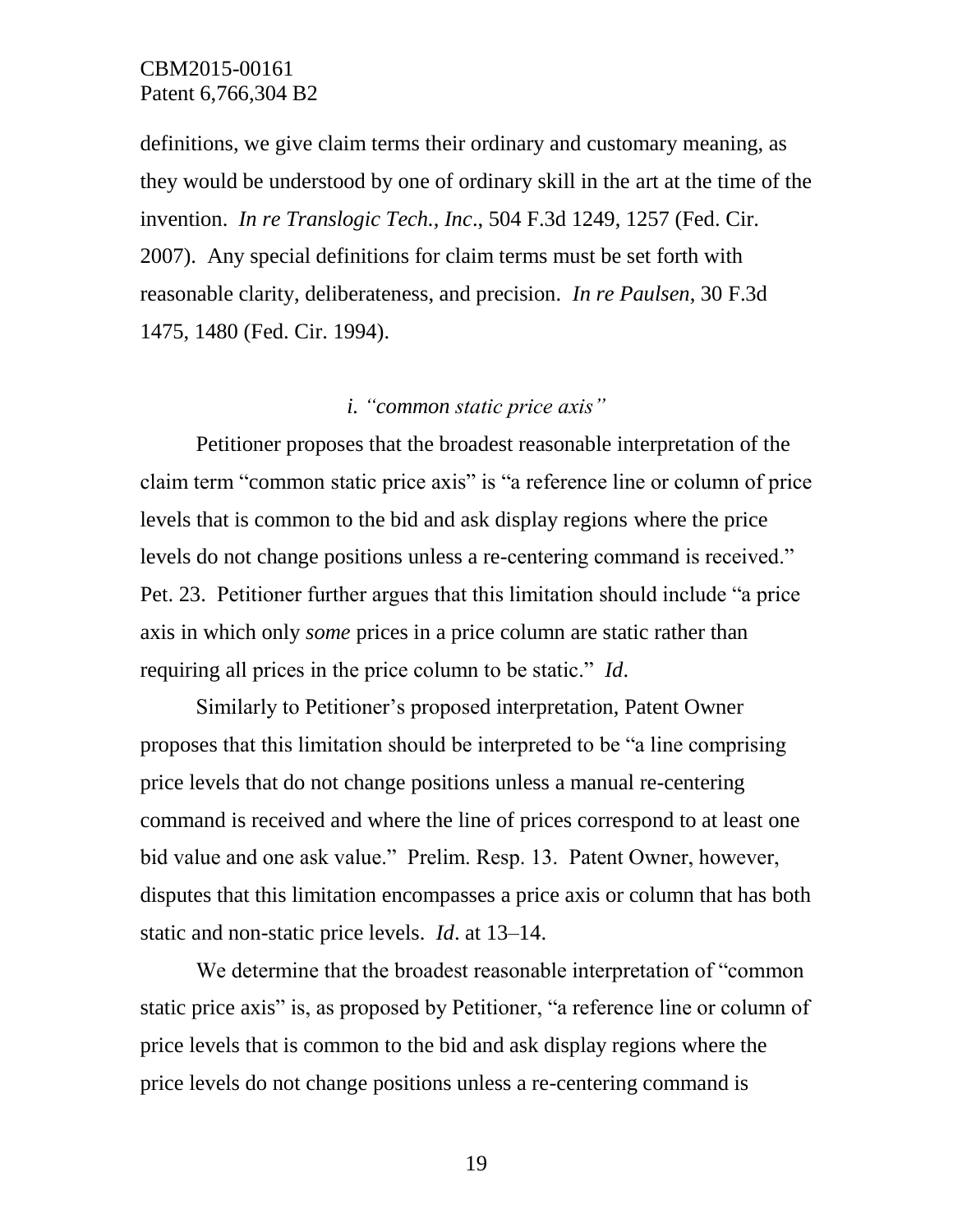received." This is consistent with the '304 patent, which states that "[t]he values in the price column are static; that is they do not normally change positions unless a re-centering command is received." Ex. 1001, col. 7, ll. 65–67.

We, however, are not persuaded by Petitioner that this interpretation encompasses a price axis or column that has both static and non-static price levels. The broadest reasonable interpretation requires that the price levels do not change position unless a re-centering command is received. The price axis would not be static unless all the price levels were also static.

#### *ii. Other Terms*

We do not need to construe any other claim terms for the purposes of our decision.

#### *C. Written Description*

Based upon its assertion that the claim term "common static price axis" encompasses a price axis that has static and non-static price levels, Petitioner argues the '304 patent is unpatentable under 35 U.S.C. § 112, first paragraph. Pet. 52–59. According to Petitioner, the '304 patent does not provide written description support for a price axis that has non-static price levels. *Id.* Conversely, Patent Owner argues that the '304 patent provides adequate written description support for a "common static price axis," when given its broadest reasonable interpretation, which does not include a price axis that has non-static price levels. Prelim. Resp. 12–19.

As discussed above, we determine that the broadest reasonable interpretation of "common static price axis" does not encompass a price axis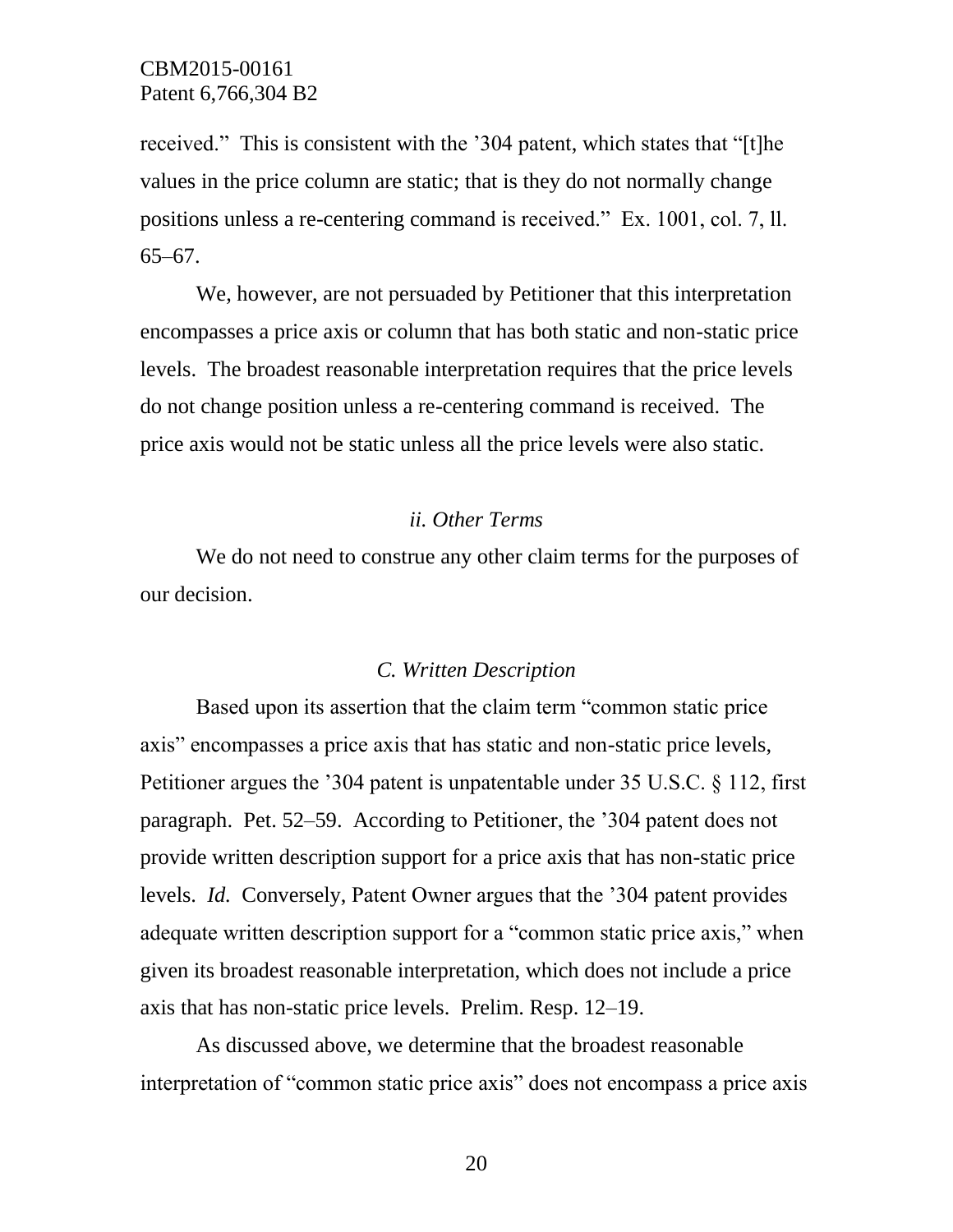that has some non-static price levels, and, thus, we are not persuaded by Petitioner that the '304 patent fails to provide written description support for the claimed invention. *See Amgen, Inc. v. Hoeschst Marion Roussel, Inc.,*  314 F.3d 1313, 1333 (Fed. Cir. 2003) ("the patentee need only describe the invention as claimed, and need not describe an unclaimed method of making the claimed product.")

We determine that Petitioner fails to demonstrate that claims 1–40 are more likely that not unpatentable under 35 U.S.C. § 112, first paragraph.

# *D. Patent Subject Matter Eligibility i. Petitioner's Arguments*

Petitioner contends that claims 1–40 are unpatentable under 35 U.S.C. § 101 as being directed to ineligible subject matter. Pet. 23–52. According to Petitioner, the claims are directed to the abstract idea of "placing an order based on displayed market information, as well as updating market information," which is a "'fundamental economic practice long prevalent in our system of commerce.'" *Id.* at 35 (citing *Alice Corp. Pty. Ltd. v. CLS Bank Int'l*, 134 S. Ct. 2347, 2356 (2014)). Petitioner further argues that the claimed GUI is simply a conventional mechanism for implementing the abstract idea and does not add anything to the abstract idea other than wellknown or insignificant extra solution activity. Pet. 36–47.

#### *ii. Patent Owner's Arguments*

Patent Owner disputes that claims 1–40 are directed to patent ineligible subject matter. Prelim. Resp. 19–36. According to Patent Owner, the claims of the '304 patent are not directed to an abstract idea but to the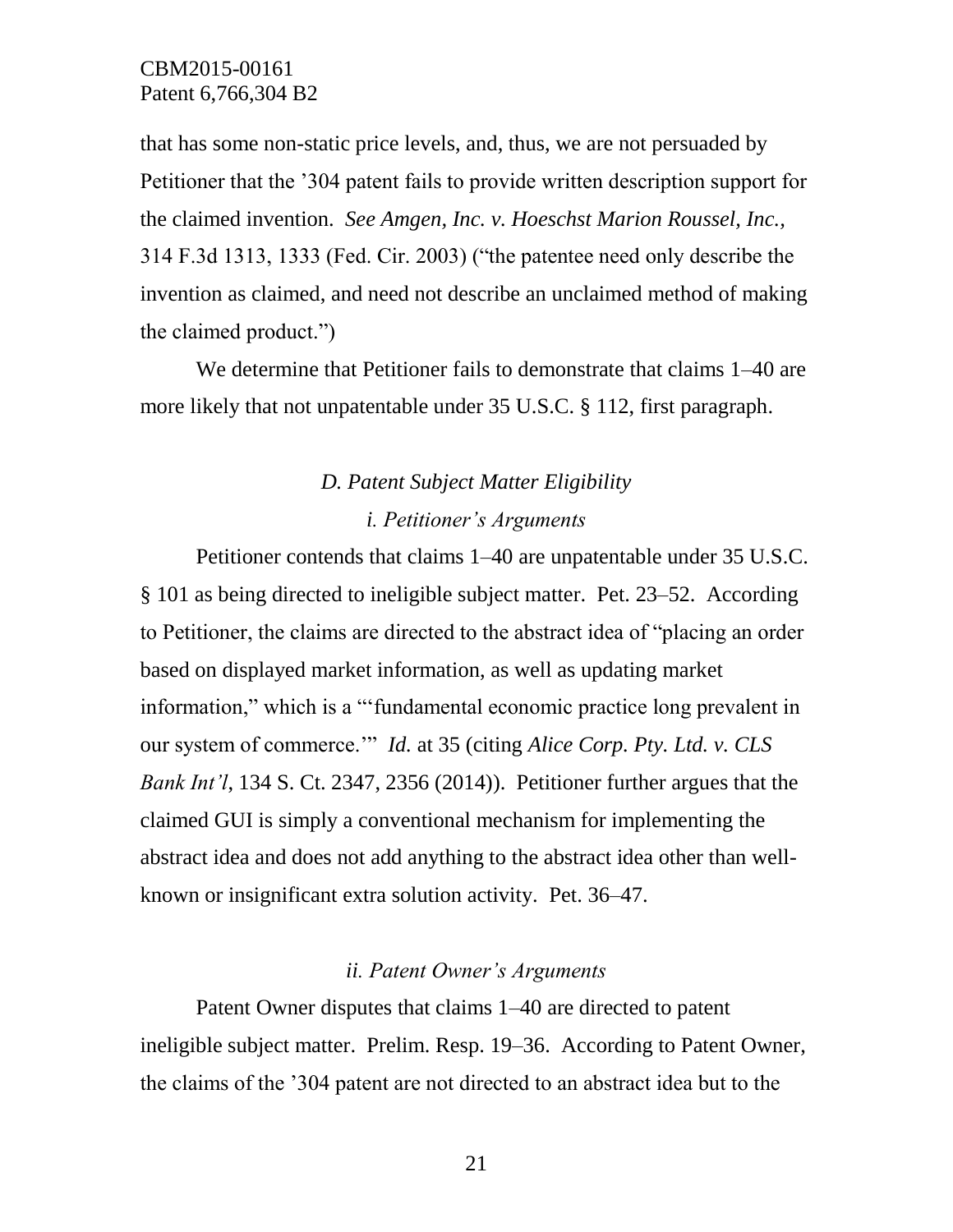features of a GUI tool and recite an inventive concept other than an abstract idea. Prelim. Resp. 23, 27 (citing *DDR Holdings, LLC v. Hotels.com*, *L.Pl,*  773 F.3d 1245 (Fed. Cir. 2014)). Patent Owner points to the specific combination of GUI features, such as a static price axis as the inventive concept. *Id.* at 23, 27–32.

#### *iii. Analysis*

Patent-eligible subject matter is defined in § 101 of the Patent Act, which recites:

Whoever invents or discovers any new and useful process, machine, manufacture, or composition of matter, or any new and useful improvement thereof, may obtain a patent therefor, subject to the conditions and requirements of this title.

There are, however, three judicially created exceptions to the broad categories of patent-eligible subject matter in § 101: laws of nature, natural phenomena, and abstract ideas. *Alice,* 134 S. Ct. at 2354; *Mayo Collaborative Servs. v. Prometheus Labs., Inc*., 132 S. Ct. 1289, 1293 (2012). Although an abstract idea, itself, is patent-ineligible, an application of the abstract idea may be patent-eligible. *Alice*, 134 S. Ct. at 2355. Thus, we must consider "the elements of each claim both individually and 'as an ordered combination' to determine whether the additional elements 'transform the nature of the claim' into a patent-eligible application." *Id*. (citing *Mayo*, 132 S. Ct. at 1297–98). The claim must contain elements or a combination of elements that are "sufficient to ensure that the patent in practice amounts to significantly more than a patent upon the [abstract idea] itself." *Id*. (citing Mayo, 132 S. Ct. at 1294).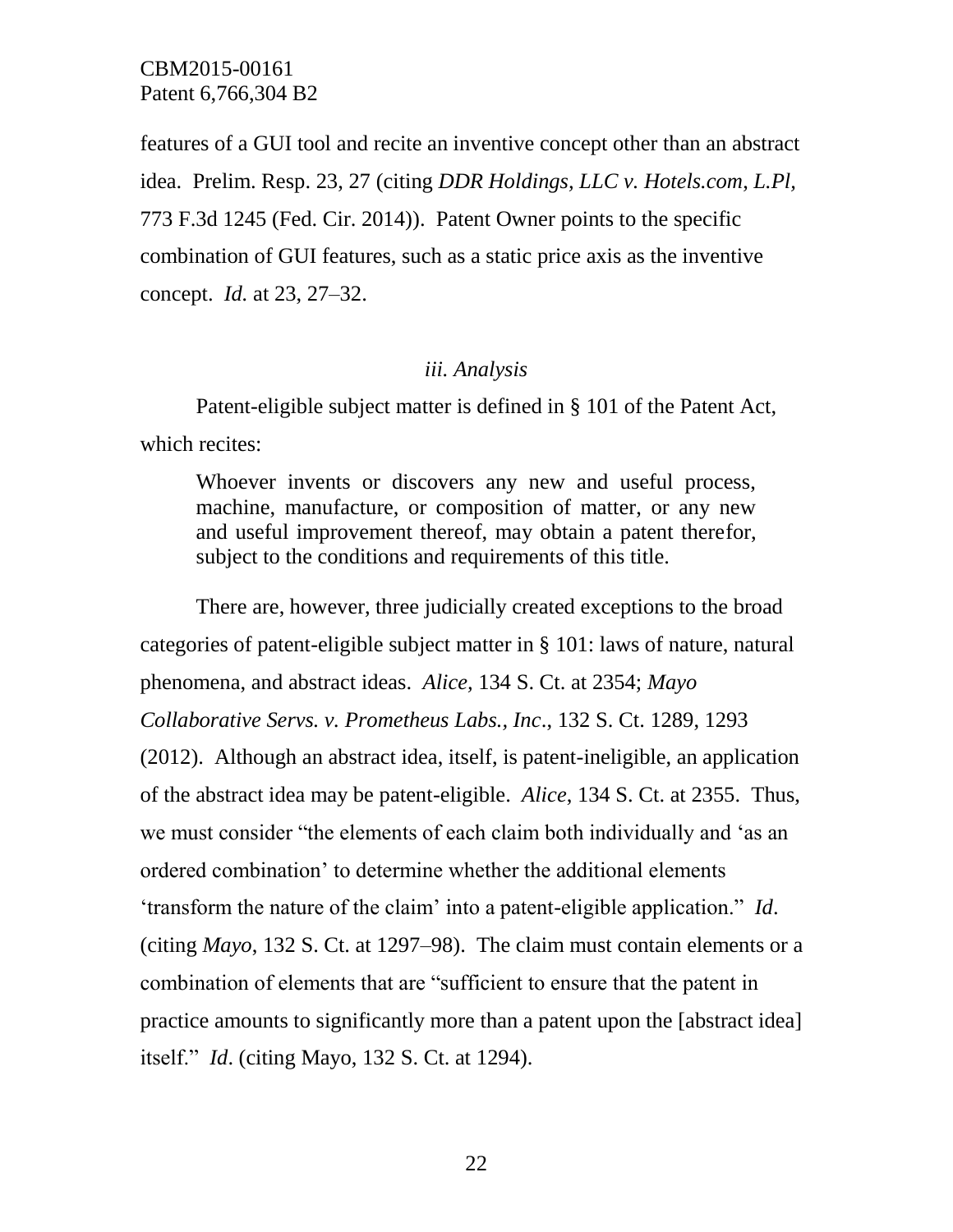Claims 1–26 and 28–40 recite a method, which falls, nominally, into the process category of patent-eligible subject matter of § 101. Claims 27 recites a computer readable medium having program code that causes a computer to execute the method recited by claim 1 and nominally falls into the manufacture category.

#### *a. Abstract Idea*

Taking claim 1 as representative, we turn to the question of whether the claims fall into the abstract idea exception. Claim 1 of the '304 patent recites "a method for displaying market information relating to and facilitating trading of a commodity being traded in an electronic exchange" Ex. 1001, col. 12, ll. 35–37. The claim recites three steps of displaying market information in a certain arrangement, a step of displaying an order entry region in a certain arrangement, and a step of creating and a step of sending a trade order to an exchange. *Id*. at col. 12, l. 41–col. 13, l. 3.

The '304 patent discloses that "[t]he present invention is directed to the electronic trading of commodities. . . . It facilitates the display of and the rapid placement of trade orders." *Id.* at col. 1, ll. 17–23. The '304 patent also discloses that exchanges utilizing electronic trading exist in at least 60 exchanges throughout the world. *Id.* at col. 1, ll. 26–28.

Given the above, we are persuaded by Petitioner that the claims of the '304 patent are directed to the fundamental economic practice of placing an order based on displayed market information, as well as updating market information.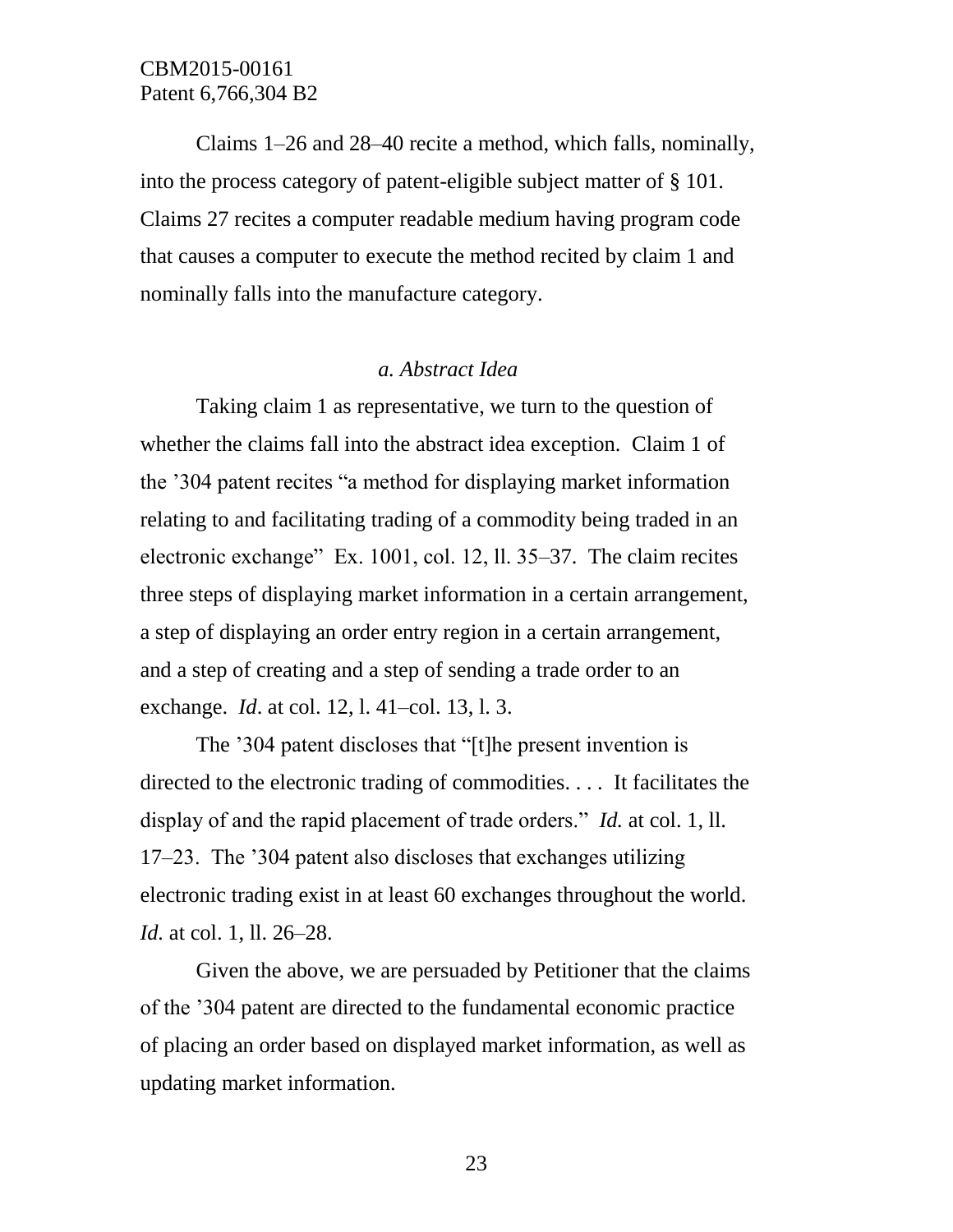## *b. Inventive Concept*

Next we turn to "the elements of each claim both individually and 'as an ordered combination' to determine whether the additional elements 'transform the nature of the claim' into a patent-eligible application." *Mayo*, 132 S. Ct. at 1297–98.

Claim 1 of the '304 patent recites "a method for displaying market information relating to and facilitating trading of a commodity being traded in an electronic exchange" Ex. 1001, col. 12, ll. 35–37. The electronic exchange has an inside market displayed on a GUI. The '304 patent, itself, discloses that software for creating GUIs for trading on an exchange are known and discloses a known GUI that displays an inside market. *Id.* at col. 1, l. 63–col. 2, l. 6; Fig. 2. The use of a graphical user interface, a known way for a user to interact with the computer, does not change the generic nature of the computer. Merely reciting a generic computer cannot transform a patent-ineligible abstract idea into a patent-eligible invention. *Alice*, 134 S. Ct. at 2358.

The claimed method recites steps of displaying indicators representing a bid or ask quantity in a plurality of locations of bid or ask regions, respectively. Ex. 1001, col. 12, ll. 41–61. The indicators are displayed in positions of the bid or ask display regions which correspond to price levels of a common static price axis. *Id.* The indicators move as the inside market changes. *Id.* These steps require gathering market information (i.e., the bid or ask quantities and prices) and displaying the information in the appropriate region.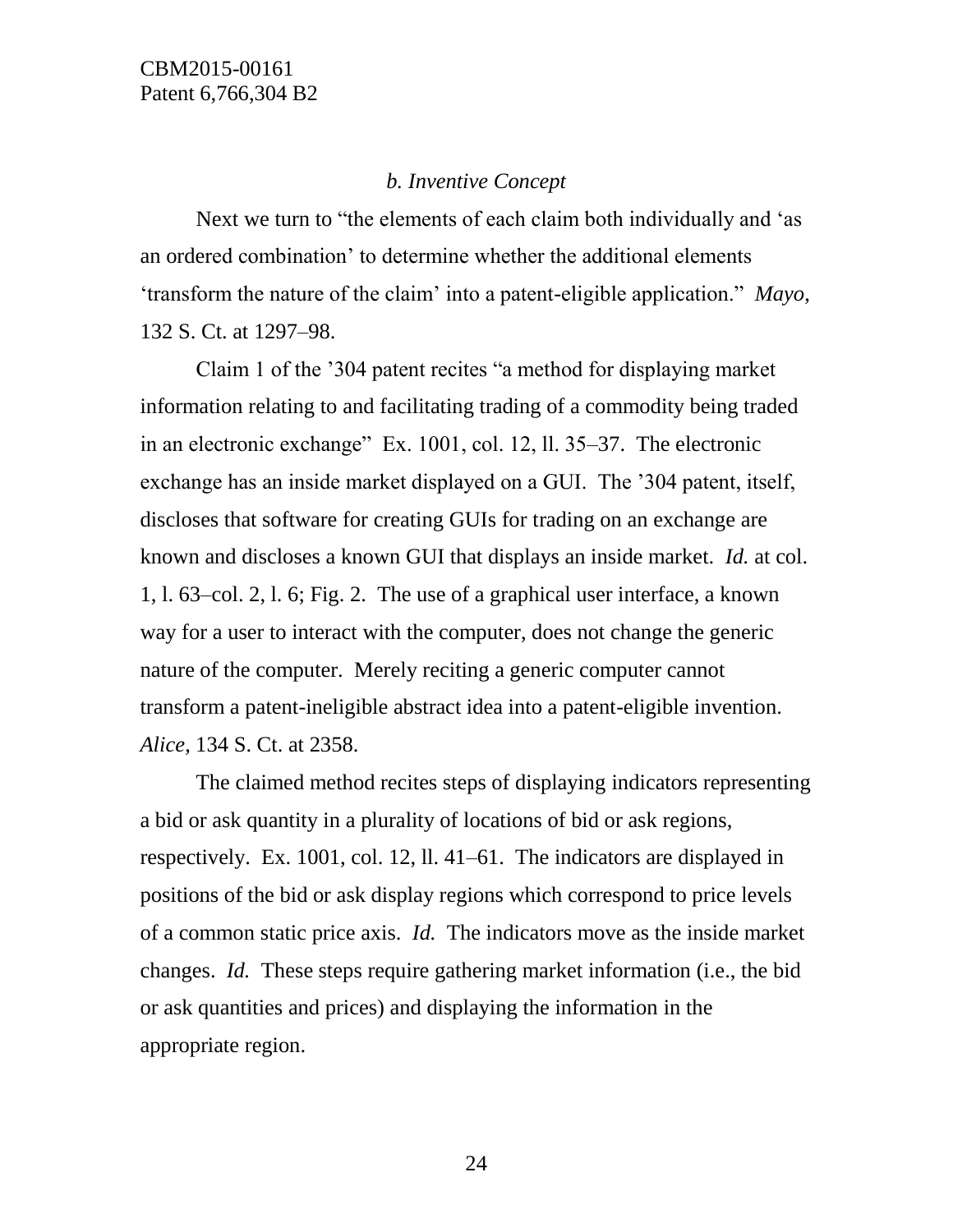The '304 patent discloses that gathering market information using software and displaying the market information on a market grid or GUI is conventional and well-known. *Id.* at col. 1, l. 27–col. 2, l. 6. The '304 patent discloses that "[t]he physical mapping of such information to a screen grid can be done by any technique known to those skilled in the art. The present invention is not limited by the method used to map the data to the screen display." *Id.* at col. 4, l. 66–col. 5, l. 7. Figure 2 of the '304 patent depicts a known trading GUI that includes regions for displaying indicators of bid and ask quantities and regions for displaying corresponding prices. *Id.* at Fig. 2. Further, the use of a common static price axis, having price levels that correspond to bid and ask quantity indications in bid and ask columns, on a trading GUI was known. Ex. 1016, 107 (depicting a trading screen having a central order price column and ask and bid orders in adjacent corresponding columns); *see* Pet. 36–37. This is nothing more than routine data gathering and does not transform the abstract idea into a patenteligible invention. *See [CyberSource Corp. v. Retail Decisions, Inc.,](http://web2.westlaw.com/find/default.wl?mt=PatentPrac&db=0000506&rs=WLW15.01&tc=-1&rp=%2ffind%2fdefault.wl&findtype=Y&ordoc=2034310643&serialnum=2025880702&vr=2.0&fn=_top&sv=Split&tf=-1&referencepositiontype=S&pbc=19B18645&referenceposition=1374&utid=2)* 654 F*.*3d 1366, [1370 \(Fed. Cir. 2011\)](http://web2.westlaw.com/find/default.wl?mt=PatentPrac&db=0000506&rs=WLW15.01&tc=-1&rp=%2ffind%2fdefault.wl&findtype=Y&ordoc=2034310643&serialnum=2025880702&vr=2.0&fn=_top&sv=Split&tf=-1&referencepositiontype=S&pbc=19B18645&referenceposition=1374&utid=2)*.*

Claim 1 also recites steps of displaying an order entry region for receiving commands to send trade orders, setting trade order parameters, and sending trade orders to the electronic exchange with a single action. *Id.* at col. 12, l. 62–col.13, l. 3. Tools that permit single action entry of an order, which has preset default parameters, by clicking on a cell in the screen (e.g., the location for the best bid or best ask prices) were known. Prelim. Resp. 71 (citing Ex. 2091 ¶¶24–28 (testimony of Christopher Thomas)); Ex. 1001, Fig. 2. This is a well-understood, routine, conventional activity that does not add significantly more to the abstract idea. *Mayo*, 132 S. Ct. at 1298.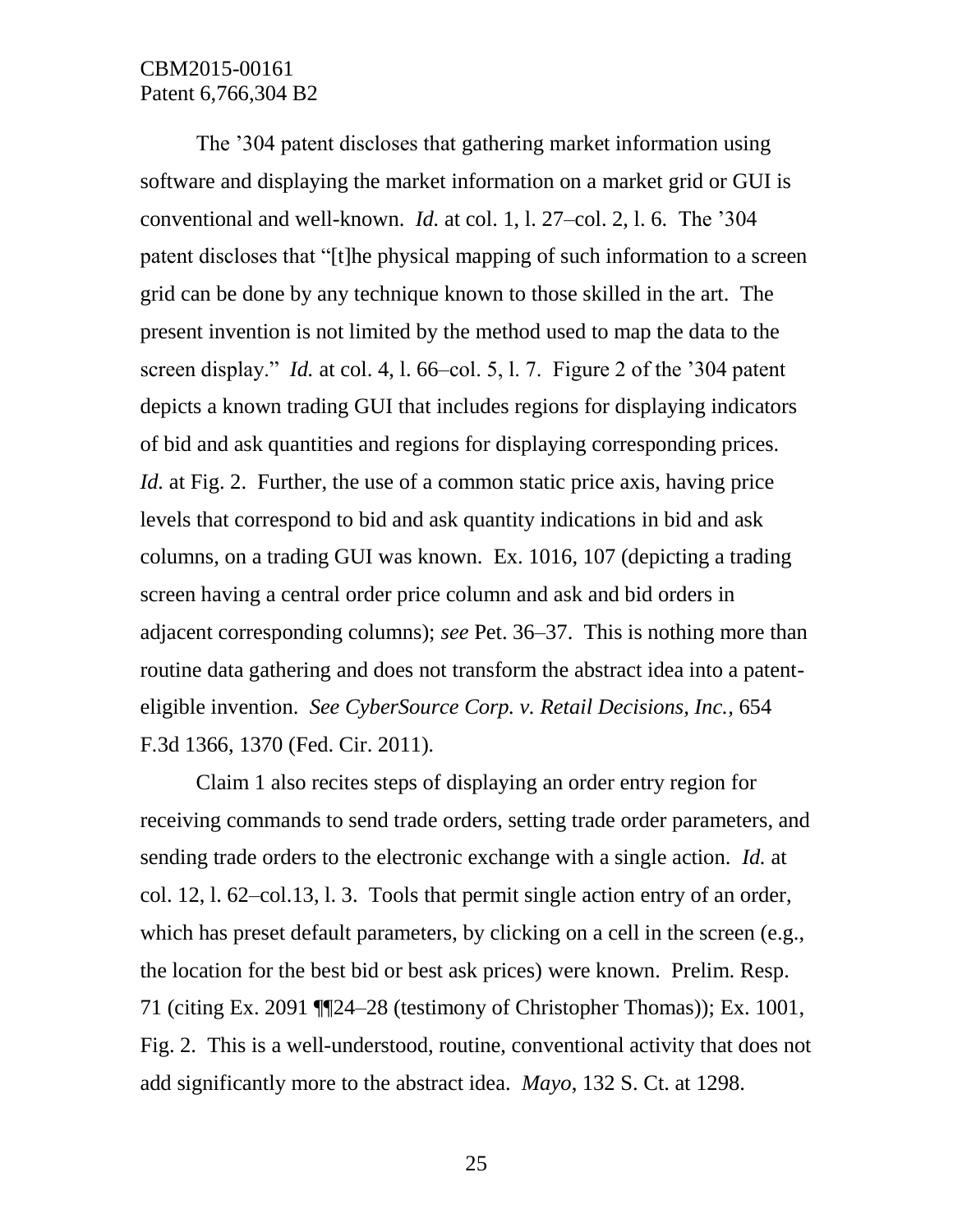Claim 1 requires a computer, a display, and an input device. Claim 27 requires a computer readable medium. The '304 patent discloses that its system can be implemented "on any existing or future terminal or device" (Ex. 1001, col. 4, ll. 9–15), which were known to include displays, and discloses that the input device can be a mouse (*id*. at col. 4, ll. 13–19), which was a known input device. These elements do not transform the abstract idea into a patent-eligible invention.

Given the above, we determine that the individual elements of the claim do not transform the nature of the claim into a patenteligible application. They do not add significantly more to the abstract idea or fundamental economic practice.

Considering all of the elements as an ordered combination, we determine that the combined elements also do not transform the nature of the claim into a patent-eligible application. Patent Owner contends that it is the use of a static price axis in combination with the single action order entry that makes the GUI tool patent eligible. Prelim. Resp. 23. However, as discussed above, we determine on this record that the claimed static price axis was known and that the claimed single action order entry was known. Unlike the claimed combination of elements in *DDR Holdings,* the claimed method of the '304 patent combines the claim elements according to their known functions to achieve routine and conventional results. *See DDR Holdings¸* 773 F.3d at 1257–8. On this record, we are not persuaded that the combination of the claimed elements transforms the nature of the claim into a patent-eligible application.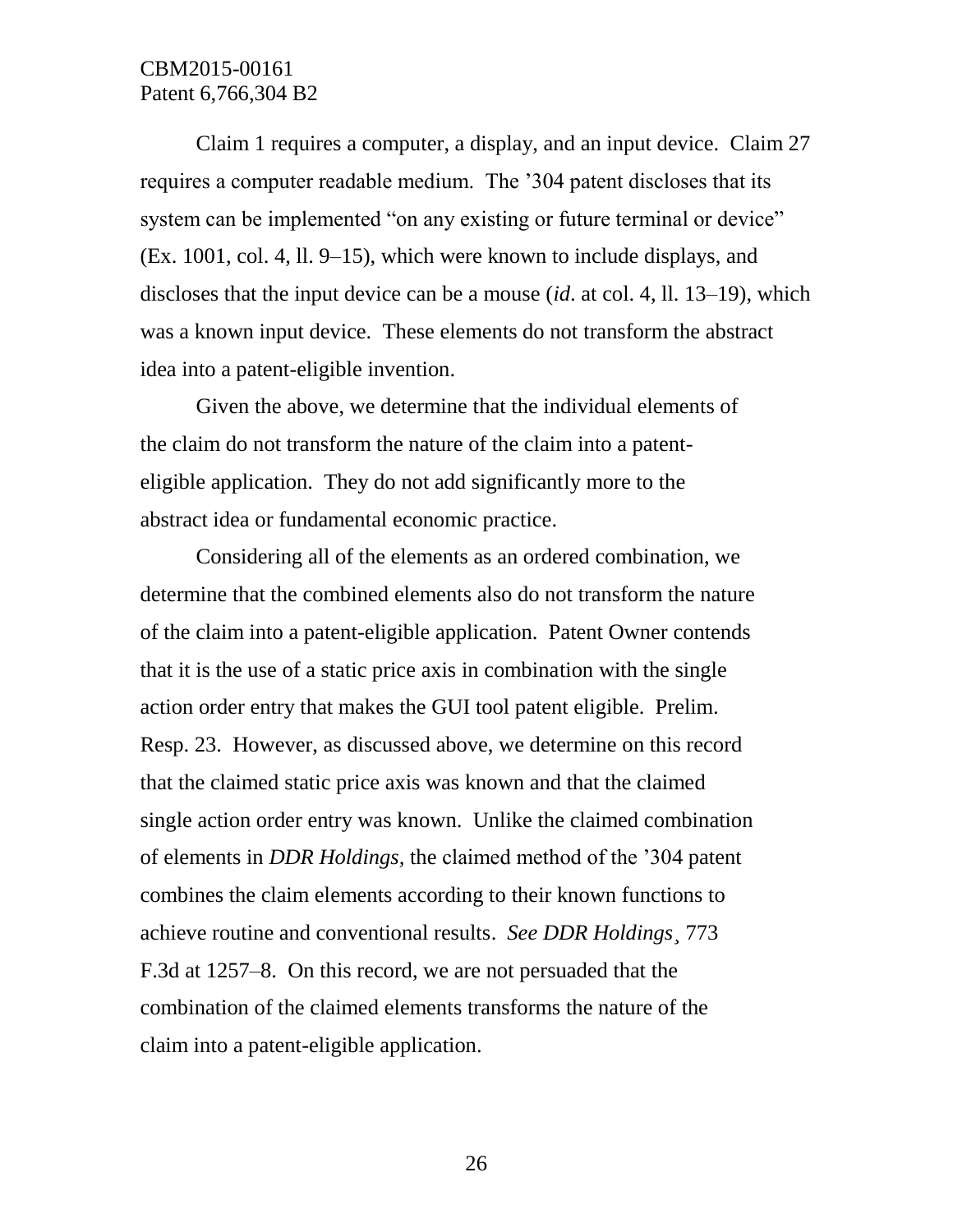On this record, we determine that Petitioner demonstrates that claims 1 and 27 are more likely than not patent ineligible under 35 U.S.C. § 101.

#### *c. Dependent Claims*

Petitioner contends that the additional elements recited by dependent claims 2–26 and 28–40 do not add significantly more to the abstract idea so as to render the claims patent-eligible. Pet. 47. On this record, we determine that Petitioner demonstrates that dependent claims 2–26 and 28– 40 are more likely than not patent ineligible under 35 U.S.C. § 101. Patent Owner makes no arguments directed to the additional elements of the dependent claims.

# *E. Real-Party-In-Interest*

### *i. Patent Owner's Argument*

Patent Owner contends that the Petition fails to name all of the realparties-in-interest as required by 35 U.S.C. § 322(a)(2). Prelim. Resp. 36– 45. According to Patent Owner, CQG, Inc. and CQGT, LLC (collectively, "CQG") are real-parties-in-interest that are not identified in the Petition and, thus, institution should be denied. *Id*. Patent Owner further contends that if CQG is a real-party-in-interest, the Petition is barred under 35 U.S.C. § 325(a)(1). *Id.* at 41 (citing *CQG v. Trading Techs.,* CBM2015-00057, Paper 13 (PTAB July 10, 2015)).

According to Patent Owner, the Petition "is part of a larger scheme of coordination" amongst the defendants in the related litigation. *Id*. at 38 (citing Ex. 2002). Both Petitioner and CQG are defendants in the related litigation and co-petitioners of related petitions for covered business method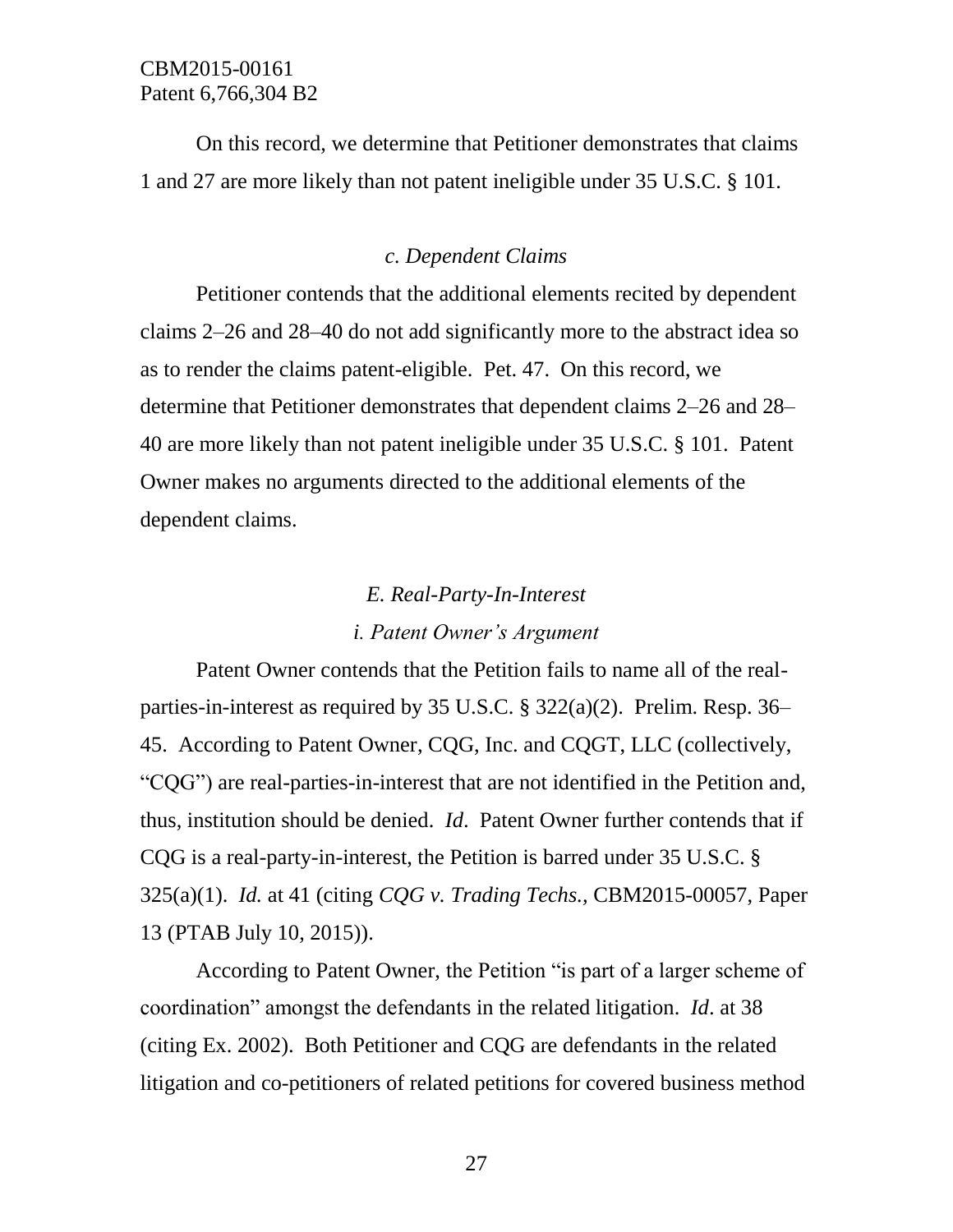patent review. Patent Owner points to two statements made in a paper filed in the related litigation as evidence of the alleged coordination. *Id.* at 38–39. Those statements are: "Defendants respectfully request a short period of time to coordinate on these PTAB actions" (Ex. 2002, 3) and "For CQG's part, it is preparing to file CBMR petitions on the '411, '374, '768, and '724 patents in the next several weeks" (Ex. 2003, 8). Prelim. Resp. 38–39.

Patent Owner also points to the fact that the Petition and exhibits, including the declaration of Dr. Mellor, are substantially identical as to the petition and exhibits CQG filed in CBM2015-00057. Prelim. Resp. 40–41.

#### *ii. Petitioner's Argument*

Petitioner disputes that CQG is a real-party-in-interest. Pet. 4–8. Petitioner argues that it and CQG are "separate unrelated corporate entities with no common ownership and no common control," and, although they are both accused of infringing the same patent, a non-party's status as a codefendant of a joint defense group is insufficient to render the non-party a real-party-in-interest. *Id.* at 5. Petitioner acknowledges that it is "largely resubmitting" argument made in the petition filed by CQG in CBM2015- 00057, but asserts that "CQG did not control or influence [Petitioner's] decision to file this petition, nor did CQG participate in the preparation of this petition other than passively having its earlier-filed petition serve as its basis." *Id.* at 7.

#### *iii. Analysis*

Whether a non-identified party is a real party-in-interest to a proceeding is a highly fact-dependent question. 77 Fed. Reg. at 48,759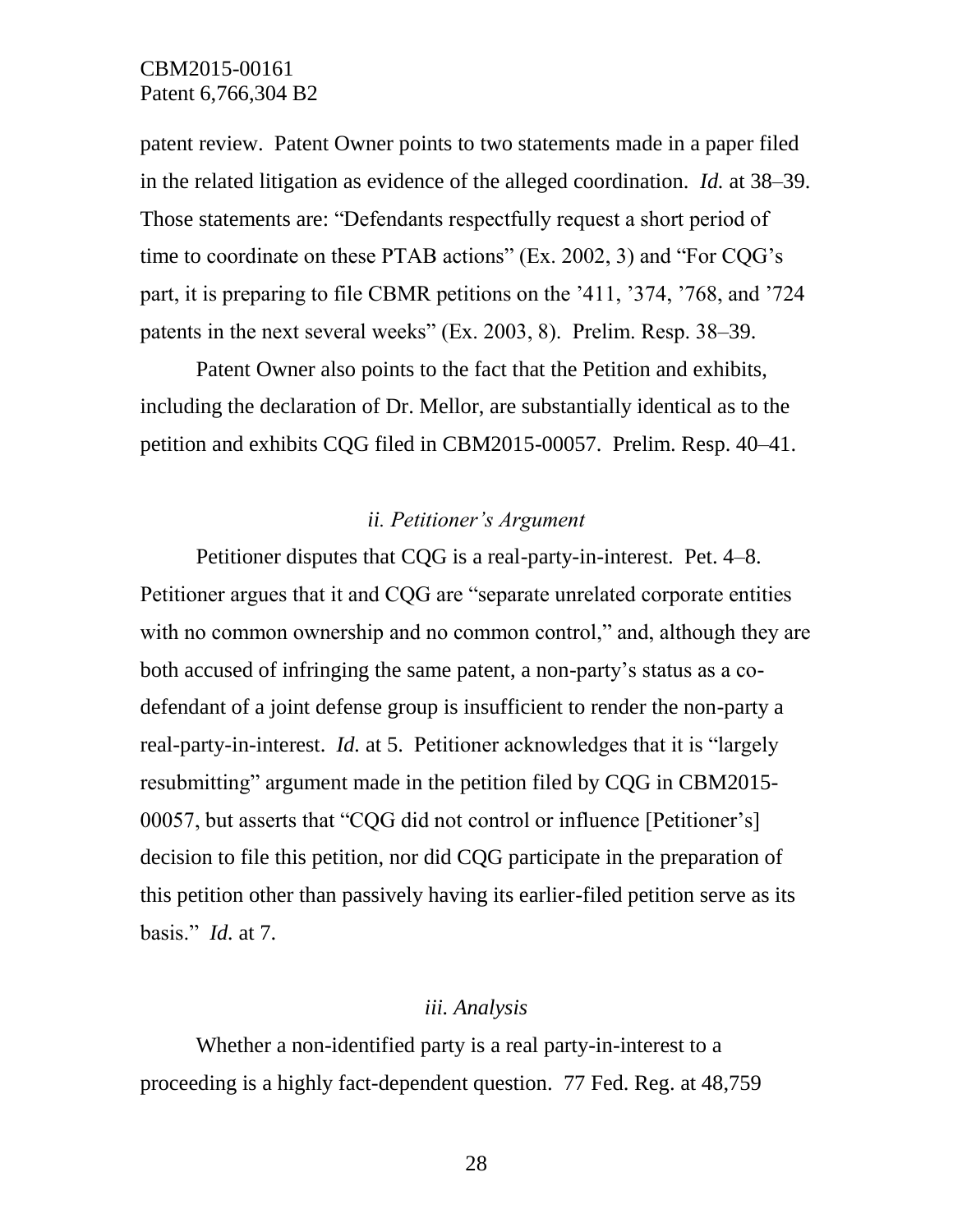(citing *Taylor v. Sturgell*, 553 U.S. 880 (2008)). "A common consideration is whether the non-party exercised or could have exercised control over a party's participation in a proceeding." 77 Fed. Reg. at 48,759 (citing *Taylor*, 553 U.S. at 895). "The concept of control generally means that 'it should be enough that the nonparty has the actual measure of control or opportunity to control that might reasonably be expected between two formal coparties.'" *Id.* (quoting Charles Wright, et al., 18A Federal Practice & Procedure §§ 4449, 4451 (2d ed. 2011).

We are not persuaded that Patent Owner's evidence reasonably establishes that CQG is a real-party-in-interest in this proceeding. Petitioner's statements made in the papers filed in the related litigation, when read in context, do not sufficiently establish that CQG had control over the filing of the Petition in this proceeding. *See* Ex. 2002, 3; Ex. 2003, 8. The proffered statements were made with regards to a request, by the codefendants, to continue a stay in the related district court litigation (Ex. 2002, 3; Ex. 2003, 8) and do not establish sufficiently Patent Owner's alleged "larger scheme of coordination." Status as a co-defendant of a joint defense group is insufficient to establish that CQG had control over the filing of the Petition in this proceeding. 77 Fed. Reg. at 48,760.

Further, the fact that Petitioner admits that it substantially copied CQG's petition and exhibits from CBM2015-00057 does not establish sufficiently that CQG had control over the filing of the Petition in this proceeding. The record in CBM2015-00057 was publicly accessible and, on this record, Patent Owner has not directed us to sufficient evidence to question Petitioner's assertion that CQG did not have any control over Petitioner's decision to substantively resubmit the petition and exhibits from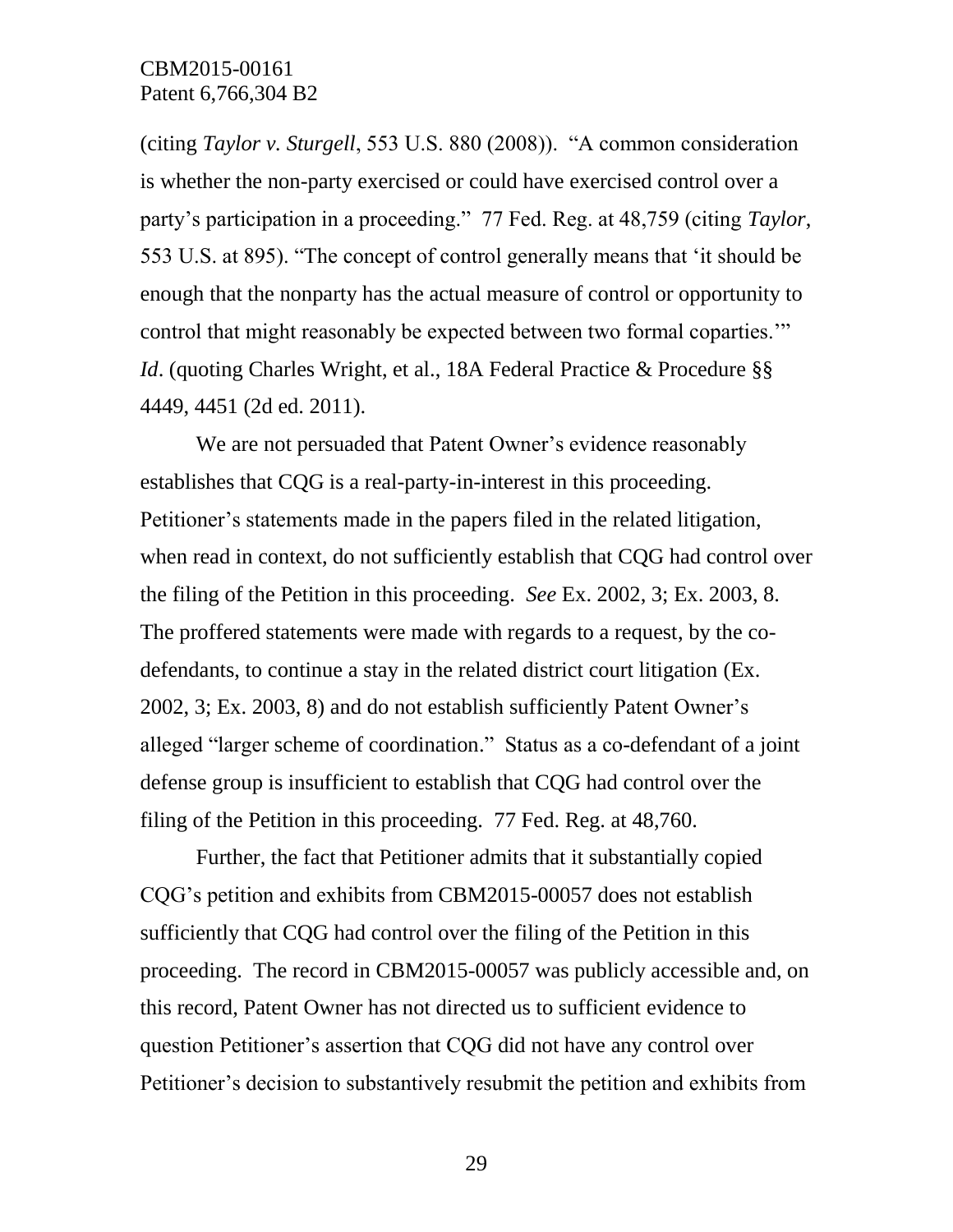CBM2015-00057. *See JP Morgan Chase & Co. v. Maxim Integrated Product, Inc.,* CBM2014-00179, slip op. at 6–13 (PTAB Feb. 20, 2015) (Paper 11) (determining that a substantial resubmission of a petition filed in an original proceeding, alone, was not a sufficient basis for determining that a co-petitioner in the original proceedings was a real-party-in-interest in the later proceeding).

On this record, we are not persuaded that CQG is a real-party-ininterest in this proceeding.

#### *iv. RPX Corp. v. VirnetX Inc.*

Patent Owner argues that *RPX Corp. v. VirnetX Inc.*, Case IPR2014– 00171 is illustrative of why CQG is a real-party-in-interest. Prelim. Resp. 42–43. We determine that the facts of *RPX Corp*. are not sufficiently similar to the facts of this proceeding. In *RPX Corp*., VirnetX's motion for additional discovery included evidence: 1) that RPX filed its petitions pursuant to a program in which Apple was RPX's client, 2) that Apple paid RPX a fee to, among other things, file the petitions, and 3) that metadata in the RPX petitions demonstrated that Apple's counsel was involved with the RPX's petitions. *See RPX Corp. v. VirnetX*, IPR2014-00171 (PTAB Jan. 27, 2014) (Paper 18). Patent Owner's evidence in this proceeding is unlike VirnetX's evidence and, for the reasons discussed above, Patent Owner's evidence is insufficient to establish that CQG is a real-party-in-interest.

#### *F. Abuse of Process*

Patent Owner alleges that the filing of the Petition is a misuse of the covered business method process and argues that we should exercise our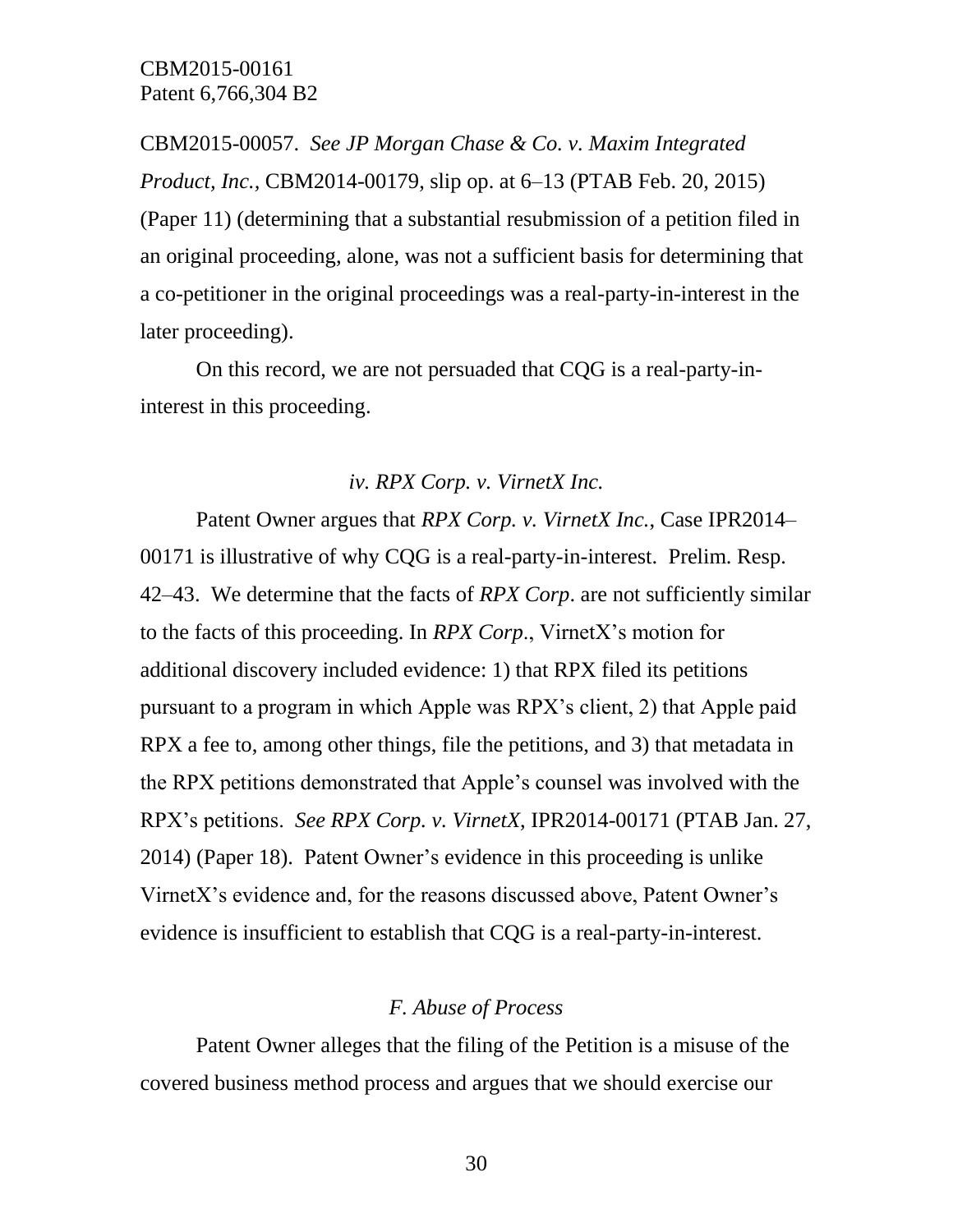discretion to deny institution. Prelim. Resp. 45–50. According to Patent Owner, we should not institute covered business method patent review because: 1) we "should not condone the defendants' misuse of the [covered business method review] process as a vehicle for their litigation gamesmanship" and 2) "these arguments have been presented to the Board before." *Id.* at 47.

As to Patent Owner's first argument, we are not persuaded by Patent Owner's argument that the Petition should be denied for an alleged abuse of process. Section 42.12 of our Rules provide that the Board *may* impose sanctions against a party for misconduct, including for abuse of process, and that sanctions may include dismissal of the petition. 37 C.F.R. §  $41.12(a)(6),(b)(8)$ . We are not persuaded that the imposition of sanctions is appropriate here. Patent Owner does not proffer sufficient evidence to establish that Petitioner is abusing these proceedings as a vehicle for alleged litigation gamesmanship.

As to Patent Owner's second argument, we are not persuaded by the Patent Owner's argument that the Petition should be denied. Section 325(d) of the statute states: "In determining whether to institute or order a proceeding . . . [] . . ., the Director *may* take into account whether, and reject the petition or request because, the same or substantially the same prior art or arguments previously were presented to the Office" (emphasis added). Section 325 (d) provides that, if another proceeding involving the same patent is before the Office, the Board may terminate any such matter and that the Board may take into account whether the same or substantially the same prior art or arguments were previously presented to the Office.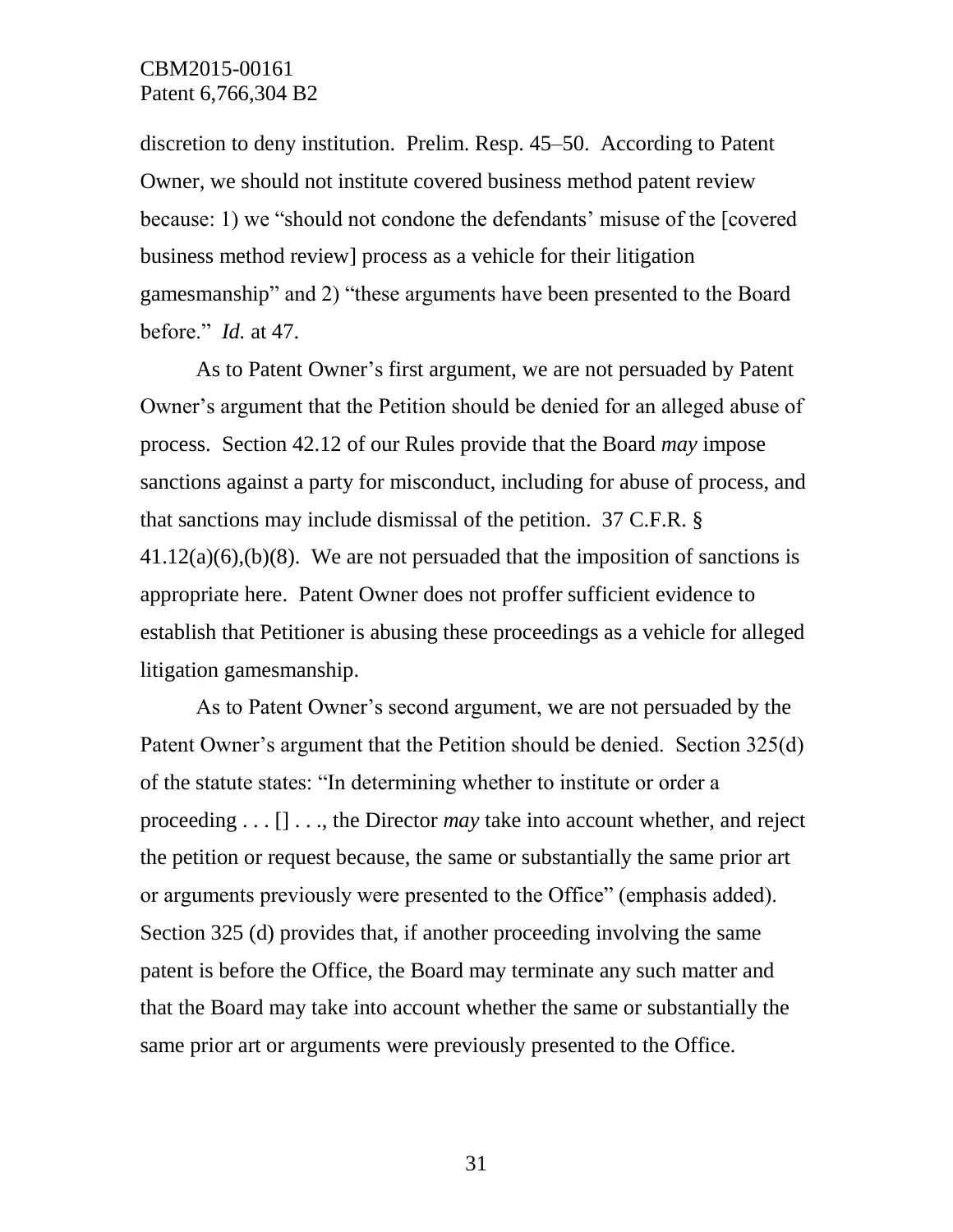It is not disputed that the Petition presents substantially the same arguments as previously presented in the petitions filed by CQG in CBM2015-00057. *See* Pet. 6. We, however, are not required by the statute to reject a petition based upon the fact that certain arguments were previously presented to the Office and we decline to do so here. Although the arguments were previously presented in CQG's petition, the Board did not reach the merits of those arguments because the Board determined that CQG was barred under 35 U.S.C. § 325(a)(1) and the petition was denied on that basis. *See* Pet. 4; Prelim. Resp. 41.

### III. CONCLUSION

We determine that Petitioner has demonstrated that the '304 patent is a covered business method patent and that it is more likely than not that claims 1–40 of the '304 patent are unpatentable under 35 U.S.C. § 101.

#### IV. ORDER

In consideration of the foregoing, it is hereby:

ORDERED that pursuant to 35 U.S.C. § 324(a), a covered business method patent review is hereby instituted as to claims 1–40 under 35 U.S.C. § 101; and

FURTHER ORDERED that pursuant to 35 U.S.C. § 324(d) and 37 C.F.R. § 42.4, notice is hereby given of the institution of a trial; the trial commencing on the entry date of this Order.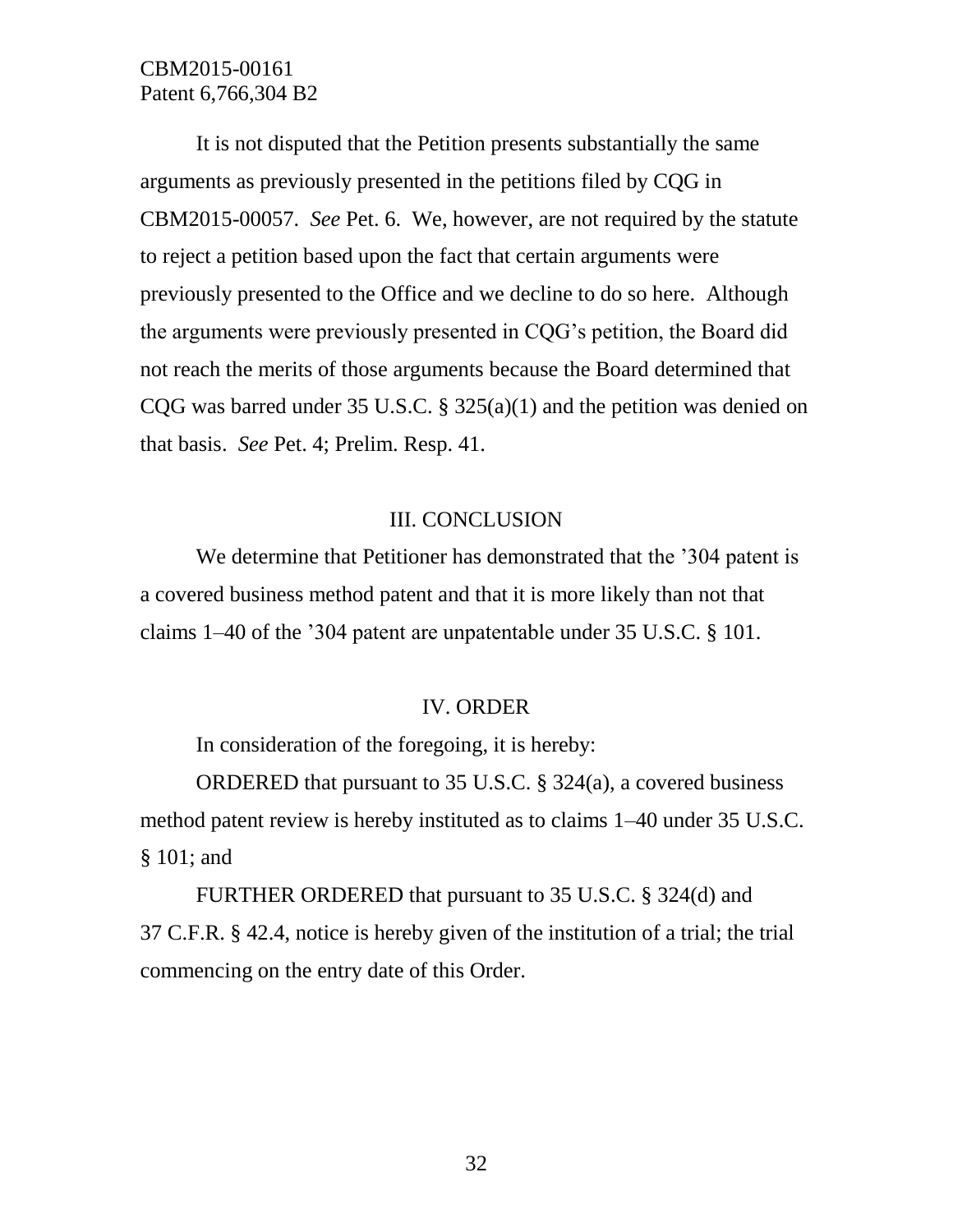## PETITIONER:

John C. Phillips Kevin Su FISH & RICHARDSON P.C. [phillips@fr.com](mailto:phillips@fr.com) [CBM41919-0005CP1@fr.com](mailto:CBM41919-0005CP1@fr.com)

PATENT OWNER:

Erika H. Arner Joshua L. Goldberg Kevin D. Rodkey Rachel L. Emsley FINNEGAN, HENDERSON, FARABOW, GARRETT & DUNNER, LLP [erika.arner@finnegan.com](mailto:erika.arner@finnegan.com) [joshua.goldberg@finnegan.com](mailto:joshua.goldberg@finnegan.com) [kevin.rodkey@finnegan.com](mailto:kevin.rodkey@finnegan.com) [rachel.emsley@finnegan.com](mailto:rachel.emsley@finnegan.com)

Steven F. Borsand TRADING TECHNOLOGIES INTERNATIONAL, INC. [tt-patent-cbm@tradingtechnologies.com](mailto:tt-patent-cbm@tradingtechnologies.com)